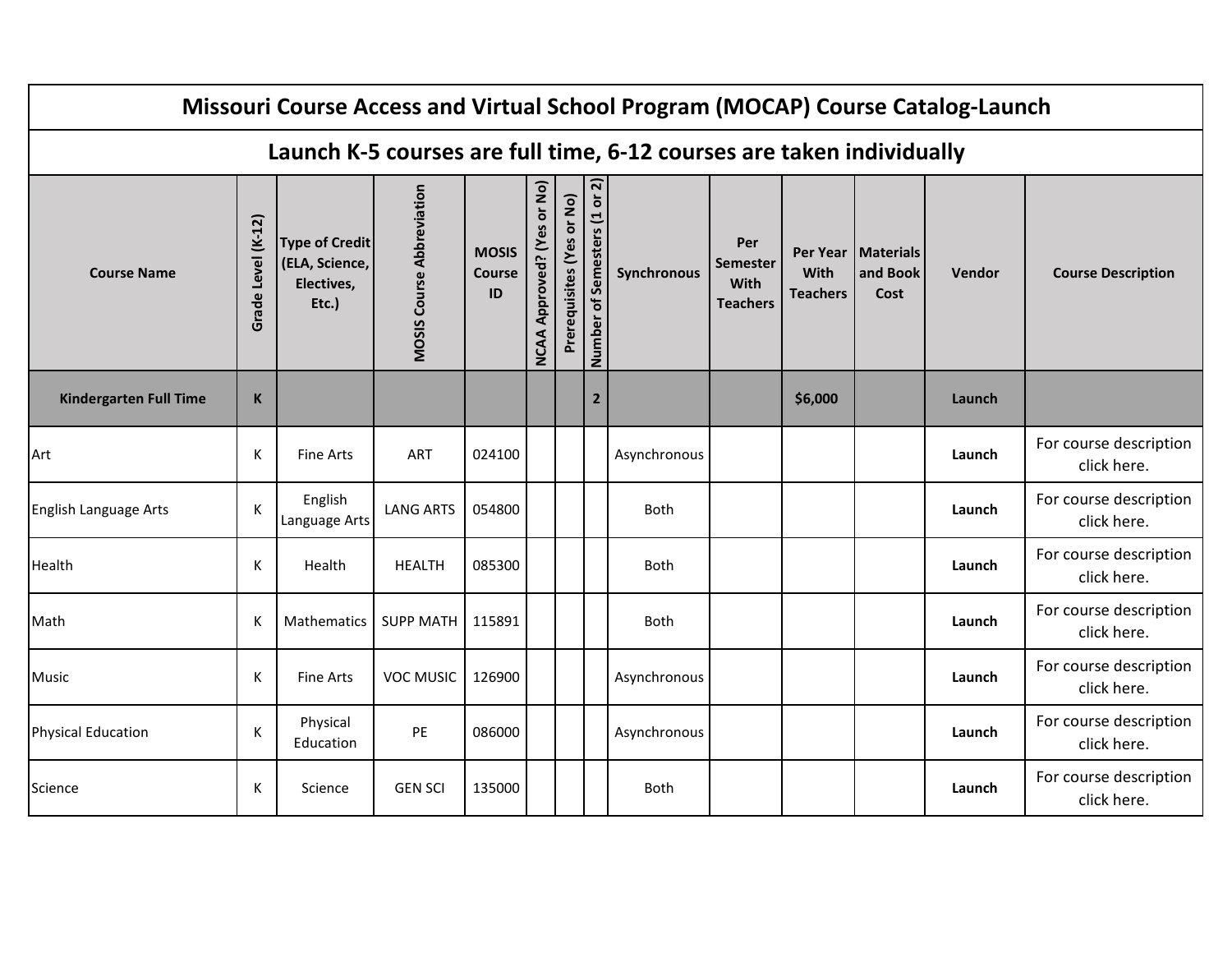|                            |                    |                                                                |                                  |                                     |                                         |                           |                              | Missouri Course Access and Virtual School Program (MOCAP) Course Catalog-Launch |                                                   |                         |                                          |        |                                       |
|----------------------------|--------------------|----------------------------------------------------------------|----------------------------------|-------------------------------------|-----------------------------------------|---------------------------|------------------------------|---------------------------------------------------------------------------------|---------------------------------------------------|-------------------------|------------------------------------------|--------|---------------------------------------|
|                            |                    |                                                                |                                  |                                     |                                         |                           |                              | Launch K-5 courses are full time, 6-12 courses are taken individually           |                                                   |                         |                                          |        |                                       |
| <b>Course Name</b>         | Grade Level (K-12) | <b>Type of Credit</b><br>(ELA, Science,<br>Electives,<br>Etc.) | <b>MOSIS Course Abbreviation</b> | <b>MOSIS</b><br><b>Course</b><br>ID | or No)<br>Approved? (Yes<br><b>NCAA</b> | Prerequisites (Yes or No) | Number of Semesters (1 or 2) | Synchronous                                                                     | Per<br><b>Semester</b><br>With<br><b>Teachers</b> | With<br><b>Teachers</b> | Per Year   Materials<br>and Book<br>Cost | Vendor | <b>Course Description</b>             |
| <b>Social Studies</b>      | K                  | <b>Social Studies</b>                                          | <b>SOC STUD</b>                  | 156600                              |                                         |                           |                              | <b>Both</b>                                                                     |                                                   |                         |                                          | Launch | For course description<br>click here. |
| <b>1st Grade Full Time</b> | $\mathbf{1}$       |                                                                |                                  |                                     |                                         |                           | $\overline{2}$               |                                                                                 |                                                   | \$6,000                 |                                          | Launch |                                       |
| Art                        | 1                  | <b>Fine Arts</b>                                               | ART                              | 024100                              |                                         |                           |                              | Asynchronous                                                                    |                                                   |                         |                                          | Launch | For course description<br>click here. |
| English Language Arts      | $\mathbf{1}$       | English<br>Language Arts                                       | <b>LANG ARTS</b>                 | 054800                              |                                         |                           |                              | <b>Both</b>                                                                     |                                                   |                         |                                          | Launch | For course description<br>click here. |
| Health                     | $\mathbf{1}$       | Health                                                         | <b>HEALTH</b>                    | 085300                              |                                         |                           |                              | <b>Both</b>                                                                     |                                                   |                         |                                          | Launch | For course description<br>click here. |
| Math                       | 1                  | <b>Mathematics</b>                                             | <b>SUPP MATH</b>                 | 115891                              |                                         |                           |                              | <b>Both</b>                                                                     |                                                   |                         |                                          | Launch | For course description<br>click here. |
| Music                      | 1                  | <b>Fine Arts</b>                                               | <b>VOC MUSIC</b>                 | 126900                              |                                         |                           |                              | Asynchronous                                                                    |                                                   |                         |                                          | Launch | For course description<br>click here. |
| <b>Physical Education</b>  | $\mathbf{1}$       | Physical<br>Education                                          | PE                               | 086000                              |                                         |                           |                              | Asynchronous                                                                    |                                                   |                         |                                          | Launch | For course description<br>click here. |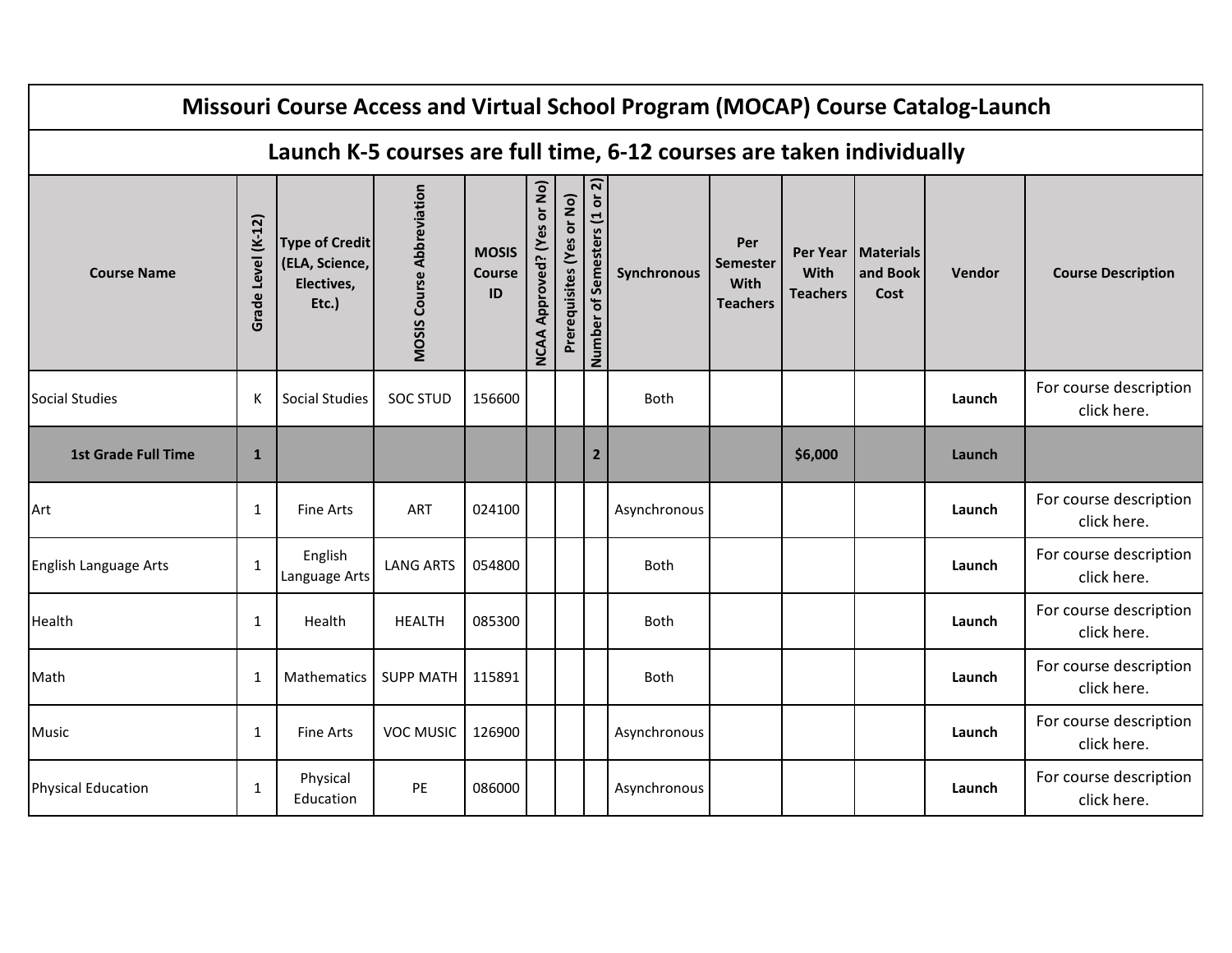|                       |                    |                                                                |                                  |                                     |                                         |                           |                              | Missouri Course Access and Virtual School Program (MOCAP) Course Catalog-Launch |                                                   |                                |                                          |        |                                       |
|-----------------------|--------------------|----------------------------------------------------------------|----------------------------------|-------------------------------------|-----------------------------------------|---------------------------|------------------------------|---------------------------------------------------------------------------------|---------------------------------------------------|--------------------------------|------------------------------------------|--------|---------------------------------------|
|                       |                    |                                                                |                                  |                                     |                                         |                           |                              | Launch K-5 courses are full time, 6-12 courses are taken individually           |                                                   |                                |                                          |        |                                       |
| <b>Course Name</b>    | Grade Level (K-12) | <b>Type of Credit</b><br>(ELA, Science,<br>Electives,<br>Etc.) | <b>MOSIS Course Abbreviation</b> | <b>MOSIS</b><br><b>Course</b><br>ID | or No)<br>Approved? (Yes<br><b>NCAA</b> | Prerequisites (Yes or No) | Number of Semesters (1 or 2) | Synchronous                                                                     | Per<br><b>Semester</b><br>With<br><b>Teachers</b> | <b>With</b><br><b>Teachers</b> | Per Year   Materials<br>and Book<br>Cost | Vendor | <b>Course Description</b>             |
| Science               | $\mathbf{1}$       | Science                                                        | <b>GEN SCI</b>                   | 135000                              |                                         |                           |                              | <b>Both</b>                                                                     |                                                   |                                |                                          | Launch | For course description<br>click here. |
| <b>Social Studies</b> | $\mathbf{1}$       | Social Studies                                                 | <b>SOC STUD</b>                  | 156600                              |                                         |                           |                              | <b>Both</b>                                                                     |                                                   |                                |                                          | Launch | For course description<br>click here. |
| 2nd Grade Full Time   | $\overline{2}$     |                                                                |                                  |                                     |                                         |                           | $\overline{2}$               |                                                                                 |                                                   | \$6,000                        |                                          | Launch |                                       |
| Art                   | $\overline{2}$     | <b>Fine Arts</b>                                               | ART                              | 024100                              |                                         |                           |                              | Asynchronous                                                                    |                                                   |                                |                                          | Launch | For course description<br>click here. |
| English Language Arts | $\overline{2}$     | English<br>Language Arts                                       | <b>LANG ARTS</b>                 | 054800                              |                                         |                           |                              | <b>Both</b>                                                                     |                                                   |                                |                                          | Launch | For course description<br>click here. |
| Health                | $\overline{2}$     | Health                                                         | <b>HEALTH</b>                    | 085300                              |                                         |                           |                              | <b>Both</b>                                                                     |                                                   |                                |                                          | Launch | For course description<br>click here. |
| Math                  | $\overline{2}$     | Mathematics                                                    | <b>SUPP MATH</b>                 | 115891                              |                                         |                           |                              | Both                                                                            |                                                   |                                |                                          | Launch | For course description<br>click here. |
| Music                 | $\overline{2}$     | <b>Fine Arts</b>                                               | <b>VOC MUSIC</b>                 | 126900                              |                                         |                           |                              | Asynchronous                                                                    |                                                   |                                |                                          | Launch | For course description<br>click here. |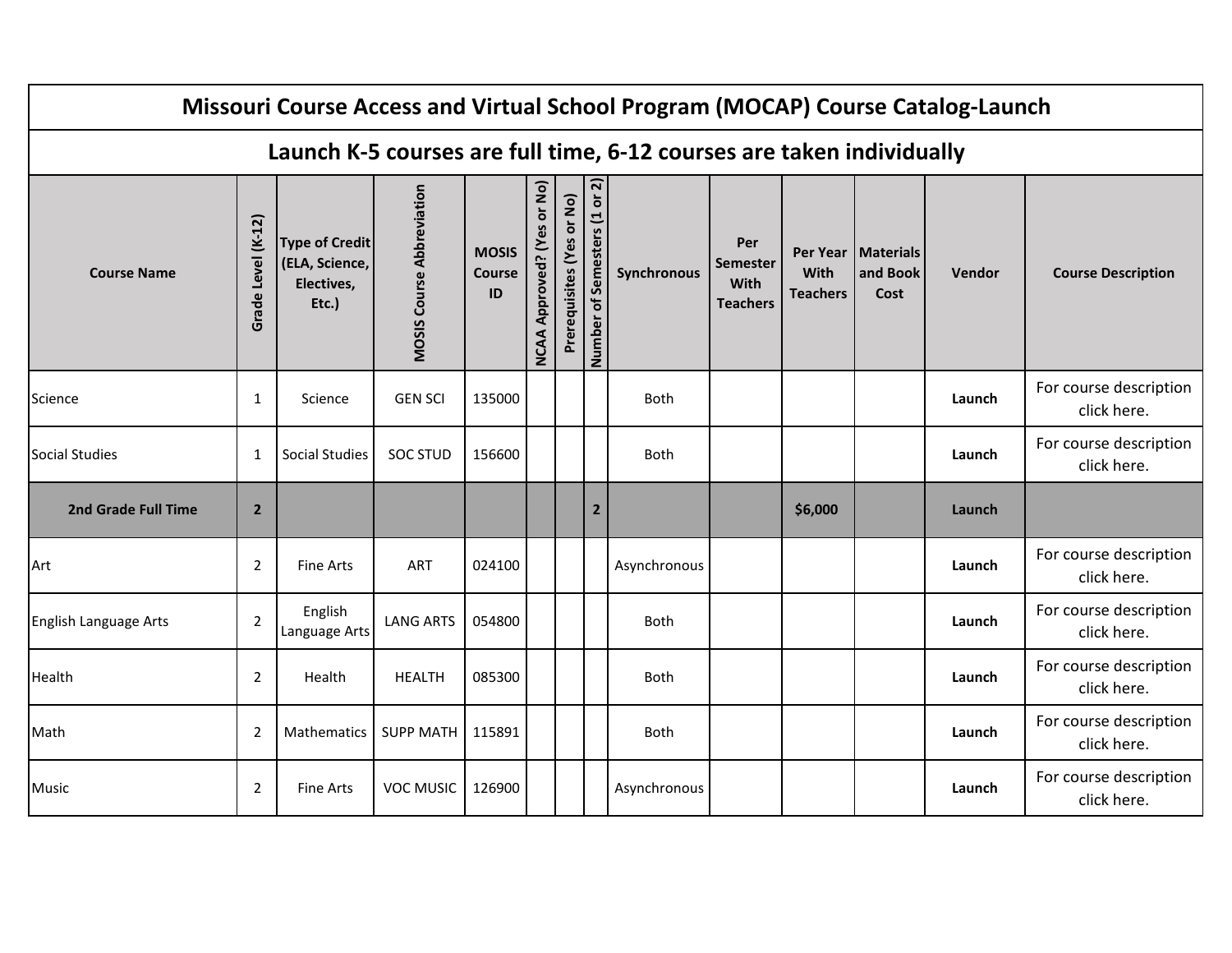|                            |                         |                                                                |                                  |                                     |                                                |                           |                              | Missouri Course Access and Virtual School Program (MOCAP) Course Catalog-Launch |                                                   |                         |                                          |               |                                       |
|----------------------------|-------------------------|----------------------------------------------------------------|----------------------------------|-------------------------------------|------------------------------------------------|---------------------------|------------------------------|---------------------------------------------------------------------------------|---------------------------------------------------|-------------------------|------------------------------------------|---------------|---------------------------------------|
|                            |                         |                                                                |                                  |                                     |                                                |                           |                              | Launch K-5 courses are full time, 6-12 courses are taken individually           |                                                   |                         |                                          |               |                                       |
| <b>Course Name</b>         | Grade Level (K-12)      | <b>Type of Credit</b><br>(ELA, Science,<br>Electives,<br>Etc.) | <b>MOSIS Course Abbreviation</b> | <b>MOSIS</b><br><b>Course</b><br>ID | or No)<br><b>Approved?</b> (Yes<br><b>NCAA</b> | Prerequisites (Yes or No) | Number of Semesters (1 or 2) | Synchronous                                                                     | Per<br><b>Semester</b><br>With<br><b>Teachers</b> | With<br><b>Teachers</b> | Per Year   Materials<br>and Book<br>Cost | <b>Vendor</b> | <b>Course Description</b>             |
| <b>Physical Education</b>  | $\overline{2}$          | Physical<br>Education                                          | PE                               | 086000                              |                                                |                           |                              | Asynchronous                                                                    |                                                   |                         |                                          | Launch        | For course description<br>click here. |
| Science                    | $\overline{2}$          | Science                                                        | <b>GEN SCI</b>                   | 135000                              |                                                |                           |                              | <b>Both</b>                                                                     |                                                   |                         |                                          | Launch        | For course description<br>click here. |
| <b>Social Studies</b>      | $\overline{2}$          | Social Studies                                                 | <b>SOC STUD</b>                  | 156600                              |                                                |                           |                              | <b>Both</b>                                                                     |                                                   |                         |                                          | Launch        | For course description<br>click here. |
| <b>3rd Grade Full Time</b> | $\overline{\mathbf{3}}$ |                                                                |                                  |                                     |                                                |                           | $\overline{2}$               |                                                                                 |                                                   | \$6,000                 |                                          | Launch        |                                       |
| Art                        | 3                       | <b>Fine Arts</b>                                               | ART                              | 024100                              |                                                |                           |                              | Asynchronous                                                                    |                                                   |                         |                                          | Launch        | For course description<br>click here. |
| English Language Arts      | 3                       | English<br>Language Arts                                       | <b>LANG ARTS</b>                 | 054800                              |                                                |                           |                              | <b>Both</b>                                                                     |                                                   |                         |                                          | Launch        | For course description<br>click here. |
| Health                     | 3                       | Health                                                         | <b>HEALTH</b>                    | 085300                              |                                                |                           |                              | Both                                                                            |                                                   |                         |                                          | Launch        | For course description<br>click here. |
| Math                       | 3                       | Mathematics                                                    | <b>SUPP MATH</b>                 | 115891                              |                                                |                           |                              | <b>Both</b>                                                                     |                                                   |                         |                                          | Launch        | For course description<br>click here. |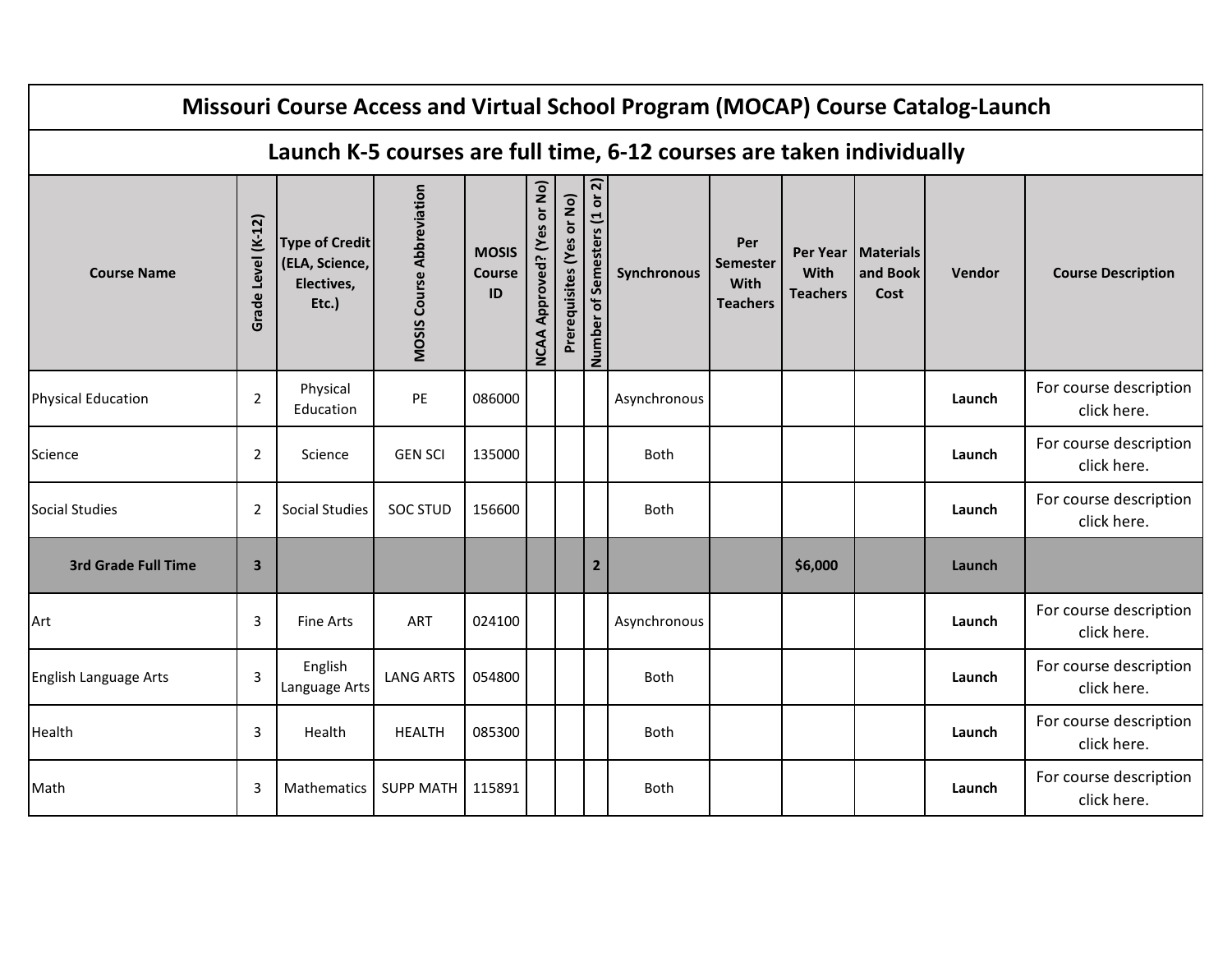|                            |                    |                                                                |                                  |                                     |                                         |                           |                              | Missouri Course Access and Virtual School Program (MOCAP) Course Catalog-Launch |                                                   |                         |                                          |        |                                       |
|----------------------------|--------------------|----------------------------------------------------------------|----------------------------------|-------------------------------------|-----------------------------------------|---------------------------|------------------------------|---------------------------------------------------------------------------------|---------------------------------------------------|-------------------------|------------------------------------------|--------|---------------------------------------|
|                            |                    |                                                                |                                  |                                     |                                         |                           |                              | Launch K-5 courses are full time, 6-12 courses are taken individually           |                                                   |                         |                                          |        |                                       |
| <b>Course Name</b>         | Grade Level (K-12) | <b>Type of Credit</b><br>(ELA, Science,<br>Electives,<br>Etc.) | <b>MOSIS Course Abbreviation</b> | <b>MOSIS</b><br><b>Course</b><br>ID | or No)<br>Approved? (Yes<br><b>NCAA</b> | Prerequisites (Yes or No) | Number of Semesters (1 or 2) | Synchronous                                                                     | Per<br><b>Semester</b><br>With<br><b>Teachers</b> | With<br><b>Teachers</b> | Per Year   Materials<br>and Book<br>Cost | Vendor | <b>Course Description</b>             |
| Music                      | 3                  | <b>Fine Arts</b>                                               | <b>VOC MUSIC</b>                 | 126900                              |                                         |                           |                              | Asynchronous                                                                    |                                                   |                         |                                          | Launch | For course description<br>click here. |
| <b>Physical Education</b>  | $\overline{3}$     | Physical<br>Education                                          | PE                               | 086000                              |                                         |                           |                              | Asynchronous                                                                    |                                                   |                         |                                          | Launch | For course description<br>click here. |
| Science                    | 3                  | Science                                                        | <b>GEN SCI</b>                   | 135000                              |                                         |                           |                              | <b>Both</b>                                                                     |                                                   |                         |                                          | Launch | For course description<br>click here. |
| <b>Social Studies</b>      | 3                  | <b>Social Studies</b>                                          | <b>SOC STUD</b>                  | 156600                              |                                         |                           |                              | Both                                                                            |                                                   |                         |                                          | Launch | For course description<br>click here. |
| <b>4th Grade Full Time</b> | $\overline{a}$     |                                                                |                                  |                                     |                                         |                           | $\overline{2}$               |                                                                                 |                                                   | \$6,000                 |                                          | Launch |                                       |
| Art                        | $\overline{4}$     | <b>Fine Arts</b>                                               | <b>ART</b>                       | 024100                              |                                         |                           |                              | Asynchronous                                                                    |                                                   |                         |                                          | Launch | For course description<br>click here. |
| English Language Arts      | $\overline{4}$     | English<br>Language Arts                                       | <b>LANG ARTS</b>                 | 054800                              |                                         |                           |                              | Both                                                                            |                                                   |                         |                                          | Launch | For course description<br>click here. |
| Health                     | 4                  | Health                                                         | <b>HEALTH</b>                    | 085300                              |                                         |                           |                              | <b>Both</b>                                                                     |                                                   |                         |                                          | Launch | For course description<br>click here. |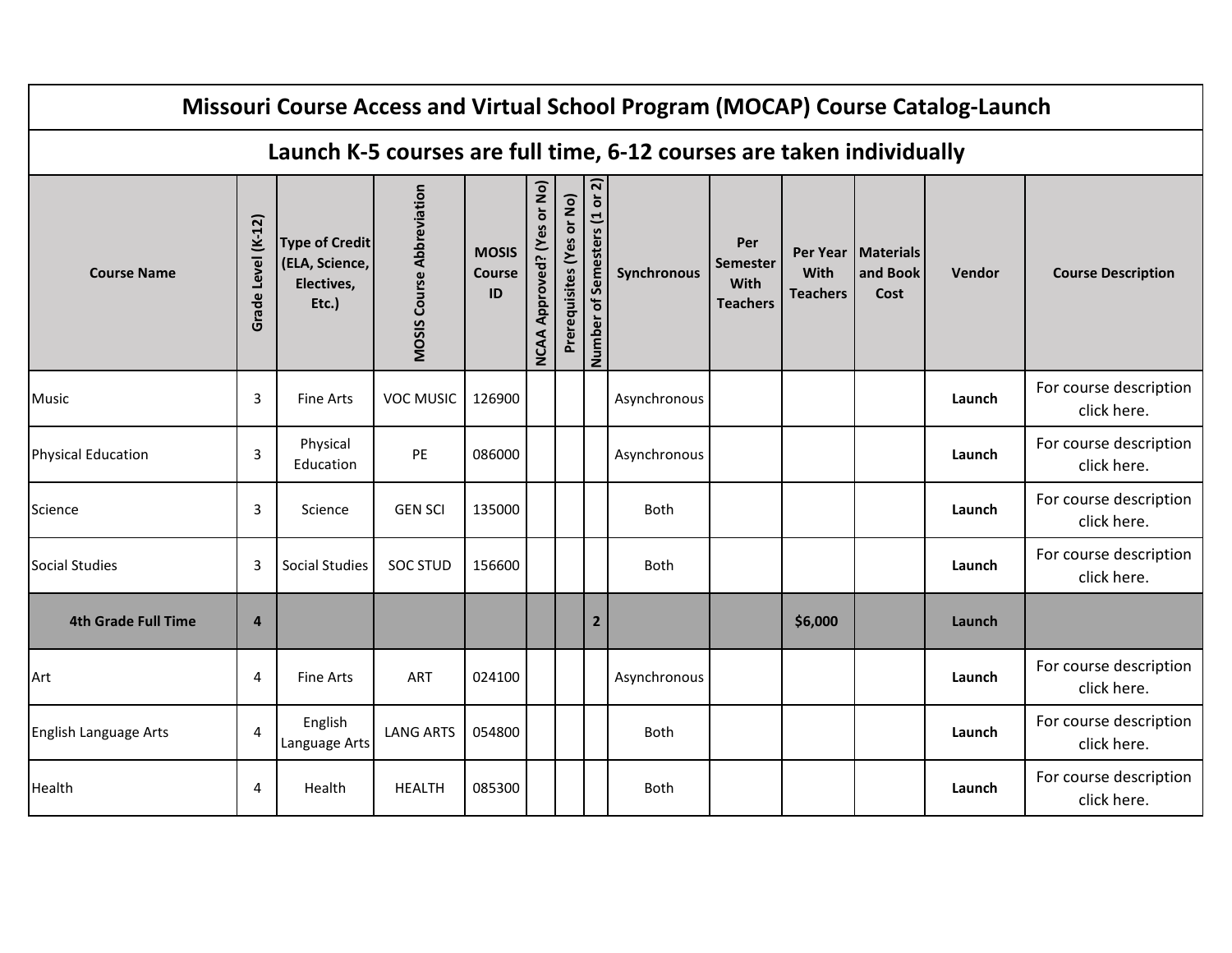|                            |                    |                                                                |                                  |                                     |                                                |                           |                              | Missouri Course Access and Virtual School Program (MOCAP) Course Catalog-Launch |                                            |                         |                                          |        |                                       |
|----------------------------|--------------------|----------------------------------------------------------------|----------------------------------|-------------------------------------|------------------------------------------------|---------------------------|------------------------------|---------------------------------------------------------------------------------|--------------------------------------------|-------------------------|------------------------------------------|--------|---------------------------------------|
|                            |                    |                                                                |                                  |                                     |                                                |                           |                              | Launch K-5 courses are full time, 6-12 courses are taken individually           |                                            |                         |                                          |        |                                       |
| <b>Course Name</b>         | Grade Level (K-12) | <b>Type of Credit</b><br>(ELA, Science,<br>Electives,<br>Etc.) | <b>MOSIS Course Abbreviation</b> | <b>MOSIS</b><br><b>Course</b><br>ID | or No)<br><b>Approved? (Yes</b><br><b>NCAA</b> | Prerequisites (Yes or No) | Number of Semesters (1 or 2) | Synchronous                                                                     | Per<br>Semester<br>With<br><b>Teachers</b> | With<br><b>Teachers</b> | Per Year   Materials<br>and Book<br>Cost | Vendor | <b>Course Description</b>             |
| Math                       | 4                  | Math                                                           | <b>SUPP MATH</b>                 | 115891                              |                                                |                           |                              | Both                                                                            |                                            |                         |                                          | Launch | For course description<br>click here. |
| <b>Music</b>               | $\overline{4}$     | <b>Fine Arts</b>                                               | <b>VOC MUSIC</b>                 | 126900                              |                                                |                           |                              | Asynchronous                                                                    |                                            |                         |                                          | Launch | For course description<br>click here. |
| <b>Physical Education</b>  | $\overline{4}$     | Physical<br>Education                                          | PE                               | 086000                              |                                                |                           |                              | Asynchronous                                                                    |                                            |                         |                                          | Launch | For course description<br>click here. |
| Science                    | 4                  | Science                                                        | <b>GEN SCI</b>                   | 135000                              |                                                |                           |                              | <b>Both</b>                                                                     |                                            |                         |                                          | Launch | For course description<br>click here. |
| Social Studies             | 4                  | Social Studies                                                 | <b>SOC STUD</b>                  | 156600                              |                                                |                           |                              | <b>Both</b>                                                                     |                                            |                         |                                          | Launch | For course description<br>click here. |
| <b>5th Grade Full Time</b> | 5                  |                                                                |                                  |                                     |                                                |                           | $\overline{2}$               |                                                                                 |                                            | \$6,000                 |                                          | Launch |                                       |
| Art                        | 5                  | <b>Fine Arts</b>                                               | <b>ART</b>                       | 024100                              |                                                |                           |                              | Asynchronous                                                                    |                                            |                         |                                          | Launch | For course description<br>click here. |
| English Language Arts      | 5                  | English<br>Language Arts                                       | <b>LANG ARTS</b>                 | 054800                              |                                                |                           |                              | Both                                                                            |                                            |                         |                                          | Launch | For course description<br>click here. |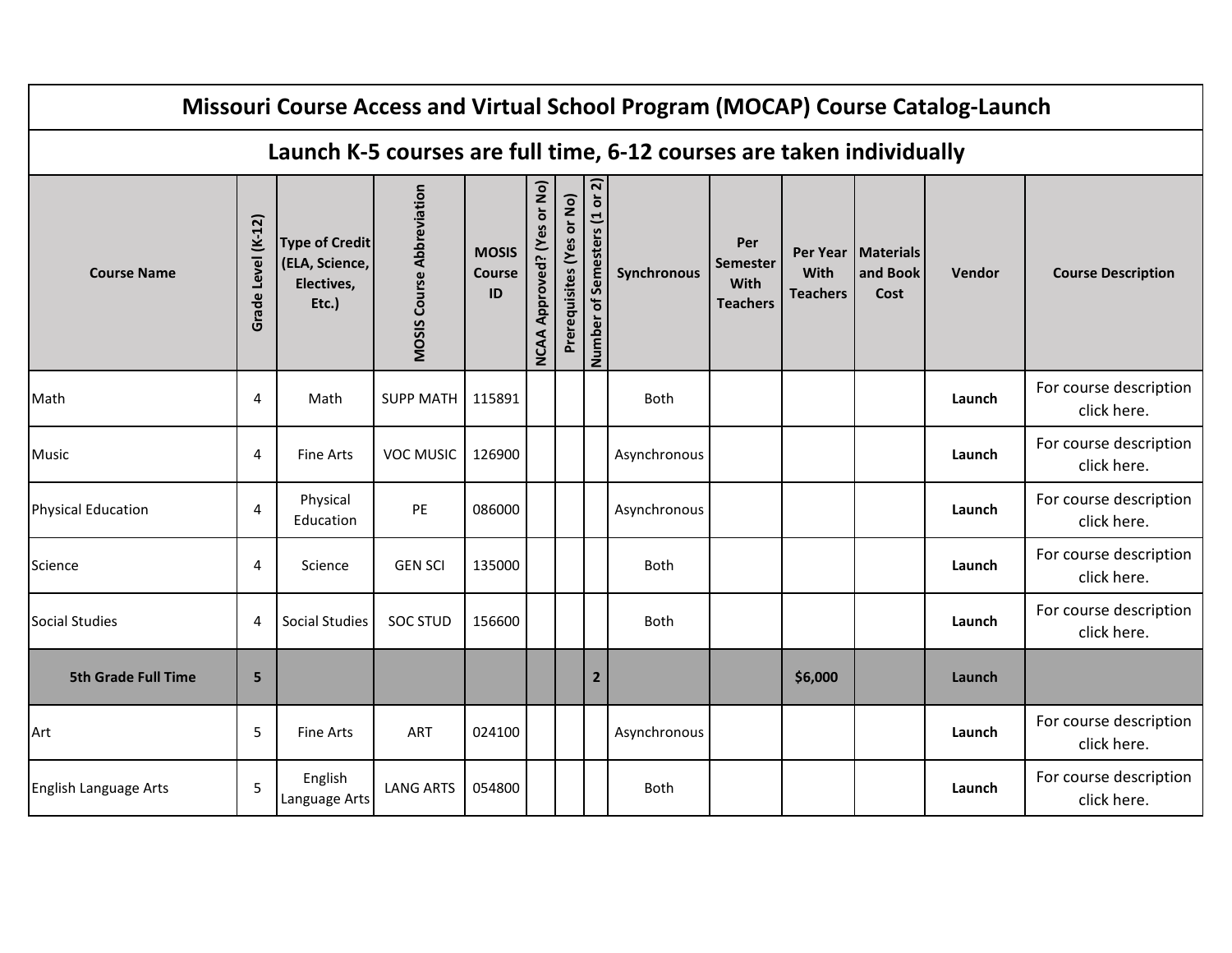|                                             |                    |                                                                |                                  |                                     |                                         |                           |                              | Missouri Course Access and Virtual School Program (MOCAP) Course Catalog-Launch |                                            |                                |                                          |        |                                       |
|---------------------------------------------|--------------------|----------------------------------------------------------------|----------------------------------|-------------------------------------|-----------------------------------------|---------------------------|------------------------------|---------------------------------------------------------------------------------|--------------------------------------------|--------------------------------|------------------------------------------|--------|---------------------------------------|
|                                             |                    |                                                                |                                  |                                     |                                         |                           |                              | Launch K-5 courses are full time, 6-12 courses are taken individually           |                                            |                                |                                          |        |                                       |
| <b>Course Name</b>                          | Grade Level (K-12) | <b>Type of Credit</b><br>(ELA, Science,<br>Electives,<br>Etc.) | <b>MOSIS Course Abbreviation</b> | <b>MOSIS</b><br><b>Course</b><br>ID | or No)<br>Approved? (Yes<br><b>NCAA</b> | Prerequisites (Yes or No) | Number of Semesters (1 or 2) | Synchronous                                                                     | Per<br>Semester<br>With<br><b>Teachers</b> | <b>With</b><br><b>Teachers</b> | Per Year   Materials<br>and Book<br>Cost | Vendor | <b>Course Description</b>             |
| Health                                      | 5                  | Health                                                         | <b>HEALTH</b>                    | 085300                              |                                         |                           |                              | Both                                                                            |                                            |                                |                                          | Launch | For course description<br>click here. |
| Math                                        | 5                  | Mathematics                                                    | <b>SUPP MATH</b>                 | 115891                              |                                         |                           |                              | <b>Both</b>                                                                     |                                            |                                |                                          | Launch | For course description<br>click here. |
| <b>Music</b>                                | 5                  | <b>Fine Arts</b>                                               | <b>VOC MUSIC</b>                 | 126900                              |                                         |                           |                              | Asynchronous                                                                    |                                            |                                |                                          | Launch | For course description<br>click here. |
| <b>Physical Education</b>                   | 5                  | Physical<br>Education                                          | PE                               | 086000                              |                                         |                           |                              | Asynchronous                                                                    |                                            |                                |                                          | Launch | For course description<br>click here. |
| Science                                     | 5                  | Science                                                        | <b>GEN SCI</b>                   | 135000                              |                                         |                           |                              | Both                                                                            |                                            |                                |                                          | Launch | For course description<br>click here. |
| Social Studies                              | 5                  | Social Studies                                                 | <b>SOC STUD</b>                  | 156600                              |                                         |                           |                              | <b>Both</b>                                                                     |                                            |                                |                                          | Launch | For course description<br>click here. |
| <b>Secondary Courses</b><br>(Per<br>Course) | $6 - 12$           |                                                                |                                  |                                     |                                         |                           |                              |                                                                                 |                                            |                                |                                          | Launch |                                       |
| Accelerated Math 7 A/B                      | $6 - 8$            | <b>Mathematics</b>                                             | <b>SUPP MATH</b>                 | 115891 No No                        |                                         |                           | 2                            | Asynchronous                                                                    | \$300                                      |                                |                                          | Launch | For course description<br>click here. |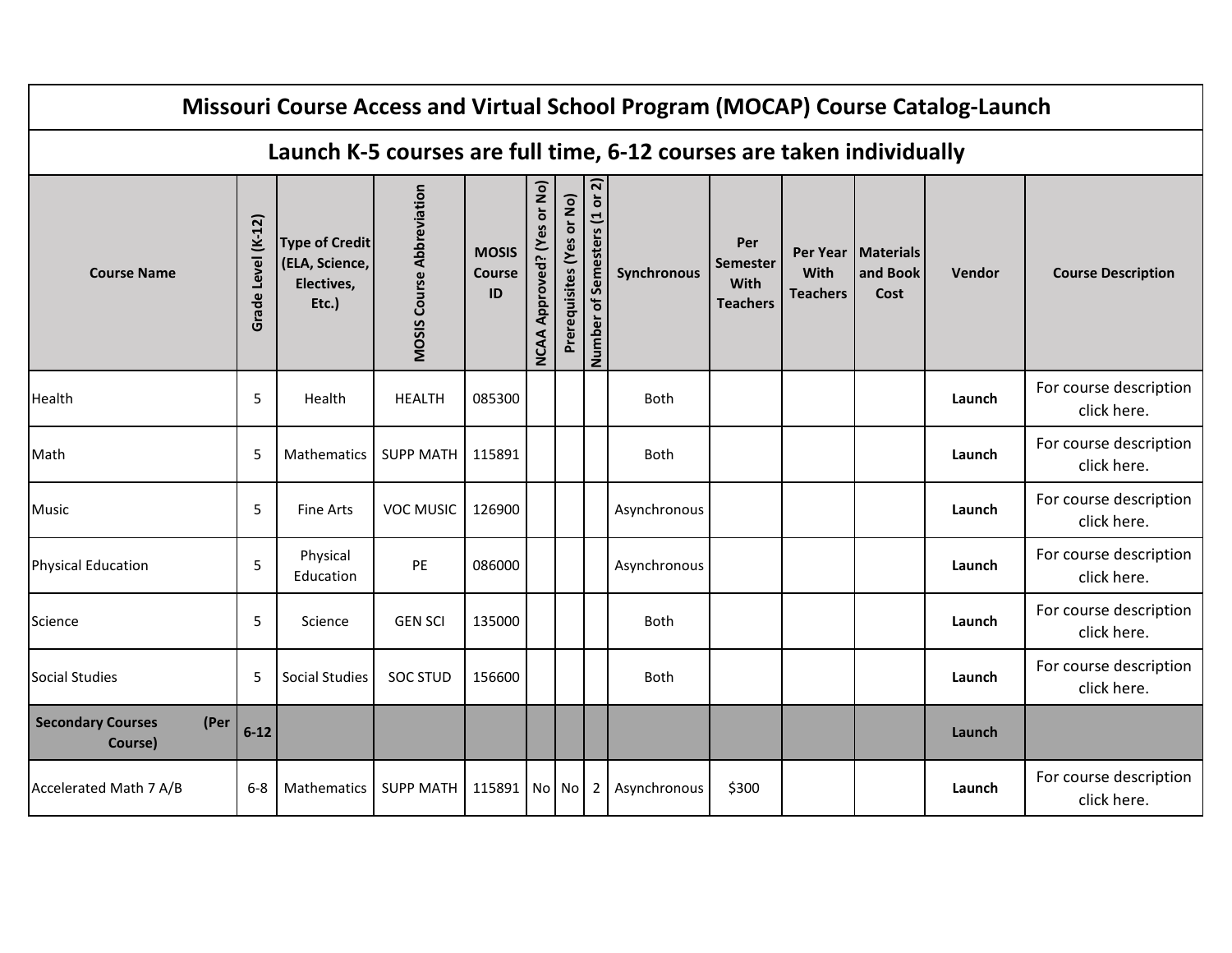|                           |                    |                                                                |                                  |                                     |                                         |                           |                                   | Missouri Course Access and Virtual School Program (MOCAP) Course Catalog-Launch |                                                   |                                     |                                      |        |                                       |
|---------------------------|--------------------|----------------------------------------------------------------|----------------------------------|-------------------------------------|-----------------------------------------|---------------------------|-----------------------------------|---------------------------------------------------------------------------------|---------------------------------------------------|-------------------------------------|--------------------------------------|--------|---------------------------------------|
|                           |                    |                                                                |                                  |                                     |                                         |                           |                                   | Launch K-5 courses are full time, 6-12 courses are taken individually           |                                                   |                                     |                                      |        |                                       |
| <b>Course Name</b>        | Grade Level (K-12) | <b>Type of Credit</b><br>(ELA, Science,<br>Electives,<br>Etc.) | <b>MOSIS Course Abbreviation</b> | <b>MOSIS</b><br><b>Course</b><br>ID | or No)<br>Approved? (Yes<br><b>NCAA</b> | Prerequisites (Yes or No) | or $2)$<br>Number of Semesters (1 | Synchronous                                                                     | Per<br><b>Semester</b><br>With<br><b>Teachers</b> | Per Year<br>With<br><b>Teachers</b> | <b>Materials</b><br>and Book<br>Cost | Vendor | <b>Course Description</b>             |
| <b>ACT Prep A/B</b>       | $9 - 12$           | <b>Test Prep</b>                                               | ACT-SAT                          | 994025 No No                        |                                         |                           | $\mathbf{2}$                      | Asynchronous                                                                    | \$300                                             |                                     |                                      | Launch | For course description<br>click here. |
| Algebra 1 A/B             | $6 - 8$            | <b>Mathematics</b>                                             | <b>ALGEBRA</b>                   | 115810 No No                        |                                         |                           | 2                                 | Asynchronous                                                                    | \$300                                             |                                     |                                      | Launch | For course description<br>click here. |
| Algebra I A/B             | $9 - 12$           | Mathematics                                                    | ALGEBRA                          | 115810   Yes   No                   |                                         |                           | 2                                 | Asynchronous                                                                    | \$300                                             |                                     |                                      | Launch | For course description<br>click here. |
| Algebra I A/B             | $9-12$             | Mathematics                                                    | ALGEBRA                          | 115810   Yes   No                   |                                         |                           | $\overline{2}$                    | Both                                                                            | \$300                                             |                                     |                                      | Launch | For course description<br>click here. |
| Algebra II A/B            | $9-12$             | Mathematics                                                    | <b>ALGEBRA</b>                   | 115810   Yes   No                   |                                         |                           | 2                                 | Asynchronous                                                                    | \$300                                             |                                     |                                      | Launch | For course description<br>click here. |
| Algebra II A/B            | $9 - 12$           | <b>Mathematics</b>                                             | <b>ALGEBRA</b>                   | 115810 Yes No                       |                                         |                           | 2                                 | <b>Both</b>                                                                     | \$300                                             |                                     |                                      | Launch | For course description<br>click here. |
| Algebra II Honors A/B     | $9 - 12$           | <b>Mathematics</b>                                             | <b>ALGEBRA</b>                   | 115810 Yes No                       |                                         |                           | 2                                 | Asynchronous                                                                    | \$300                                             |                                     |                                      | Launch | For course description<br>click here. |
| American Baseball History |                    | 9-12 Social Studies                                            | O AM HIST                        | 156690 Yes No                       |                                         |                           | 1                                 | Asynchronous                                                                    | \$300                                             |                                     |                                      | Launch | For course description<br>click here. |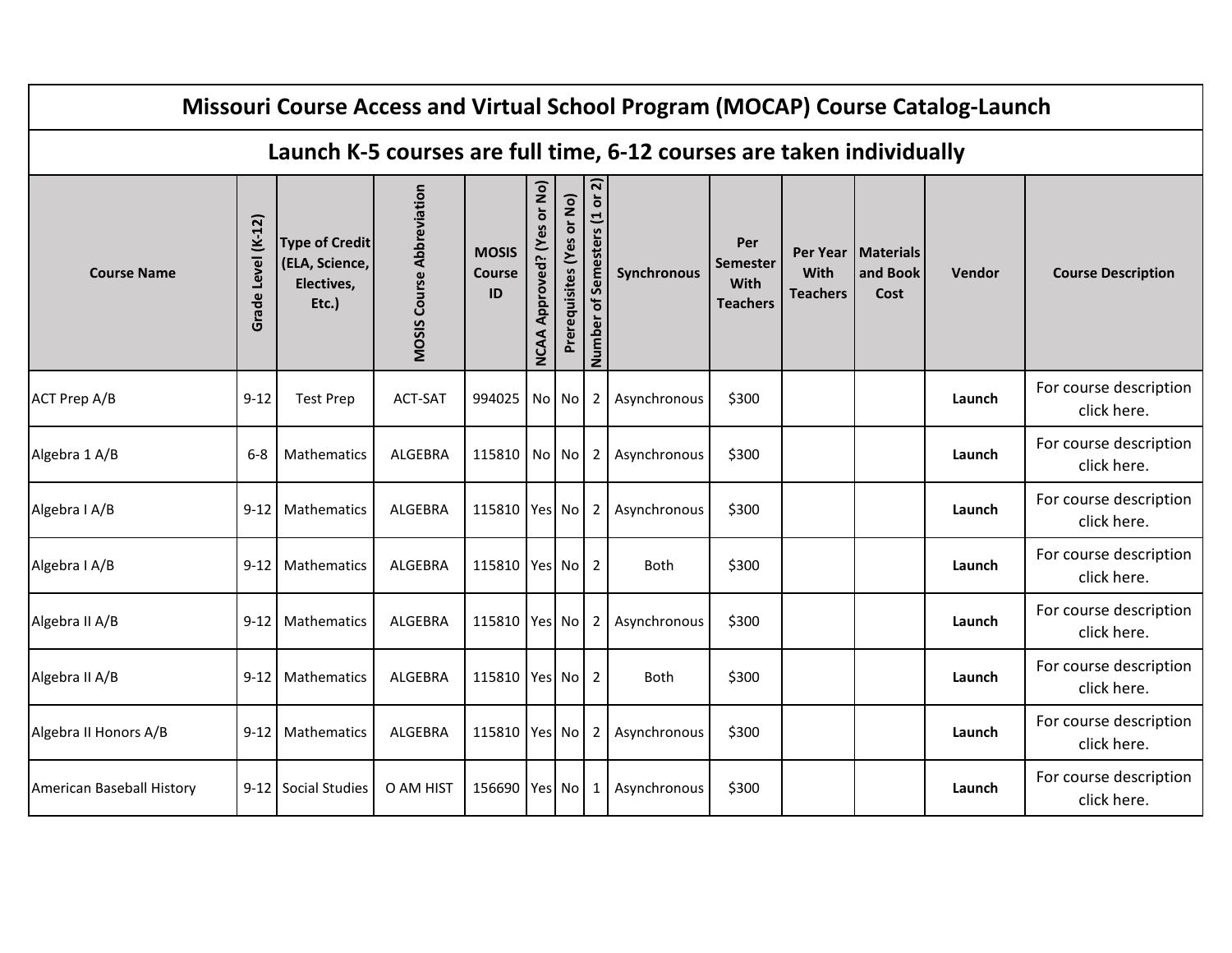|                                            |                                |                                                                |                                  |                                     |                                         |                           |                                    | Missouri Course Access and Virtual School Program (MOCAP) Course Catalog-Launch |                                                   |                                                   |                                      |        |                                       |
|--------------------------------------------|--------------------------------|----------------------------------------------------------------|----------------------------------|-------------------------------------|-----------------------------------------|---------------------------|------------------------------------|---------------------------------------------------------------------------------|---------------------------------------------------|---------------------------------------------------|--------------------------------------|--------|---------------------------------------|
|                                            |                                |                                                                |                                  |                                     |                                         |                           |                                    | Launch K-5 courses are full time, 6-12 courses are taken individually           |                                                   |                                                   |                                      |        |                                       |
| <b>Course Name</b>                         | $(K-12)$<br><b>Grade Level</b> | <b>Type of Credit</b><br>(ELA, Science,<br>Electives,<br>Etc.) | <b>MOSIS Course Abbreviation</b> | <b>MOSIS</b><br><b>Course</b><br>ID | or No)<br>Approved? (Yes<br><b>NCAA</b> | Prerequisites (Yes or No) | or 2)<br>of Semesters (1<br>Number | Synchronous                                                                     | Per<br><b>Semester</b><br>With<br><b>Teachers</b> | <b>Per Year</b><br><b>With</b><br><b>Teachers</b> | <b>Materials</b><br>and Book<br>Cost | Vendor | <b>Course Description</b>             |
| AP Calculus AB A/B                         | $9 - 12$                       | AP-<br>Mathematics                                             | <b>AP-CALC AB</b>                | 115895 Yes No                       |                                         |                           | $\mathbf{2}$                       | Asynchronous                                                                    | \$300                                             |                                                   |                                      | Launch | For course description<br>click here. |
| AP Calculus BC A/B                         | $9 - 12$                       | AP-<br>Mathematics                                             | AP-CALC BC                       | 115995 Yes No                       |                                         |                           | 2                                  | Asynchronous                                                                    | \$300                                             |                                                   |                                      | Launch | For course description<br>click here. |
| AP Computer Science A/B                    | $9 - 12$                       | AP-Elective                                                    | <b>AP-CMPR SC</b><br>A           | 991195 No No                        |                                         |                           | 2                                  | Asynchronous                                                                    | \$300                                             |                                                   |                                      | Launch | For course description<br>click here. |
| AP Computer Science Principles<br>A/B      | $9 - 12$                       | AP-Elective                                                    | <b>AP-CMPR SC</b><br>P           | 991196 No No                        |                                         |                           | $2^{\circ}$                        | Asynchronous                                                                    | \$300                                             |                                                   |                                      | Launch | For course description<br>click here. |
| AP English Literature &<br>Composition A/B | $9 - 12$                       | AP-English<br>Language Arts                                    | <b>AP-ENGLT</b><br><b>CP</b>     | 054995 Yes No                       |                                         |                           | $\overline{2}$                     | Asynchronous                                                                    | \$300                                             |                                                   |                                      | Launch | For course description<br>click here. |
| AP European History A/B                    | $9 - 12$                       | AP-Social<br>Studies                                           | AP-EUROP<br><b>HST</b>           | 156695 Yes No                       |                                         |                           | 2                                  | Asynchronous                                                                    | \$300                                             |                                                   |                                      | Launch | For course description<br>click here. |
| AP Physics I A/B                           | $9 - 12$                       | AP-Science                                                     | AP-PHYSICS 1                     | 135395 Yes No                       |                                         |                           | $\overline{2}$                     | Asynchronous                                                                    | \$300                                             |                                                   |                                      | Launch | For course description<br>click here. |
| AP Psychology A/B                          | $9 - 12$                       | AP-Social<br><b>Studies</b>                                    | AP-<br><b>PSYCHOLGY</b>          | 156195 Yes No                       |                                         |                           | 2                                  | Asynchronous                                                                    | \$300                                             |                                                   |                                      | Launch | For course description<br>click here. |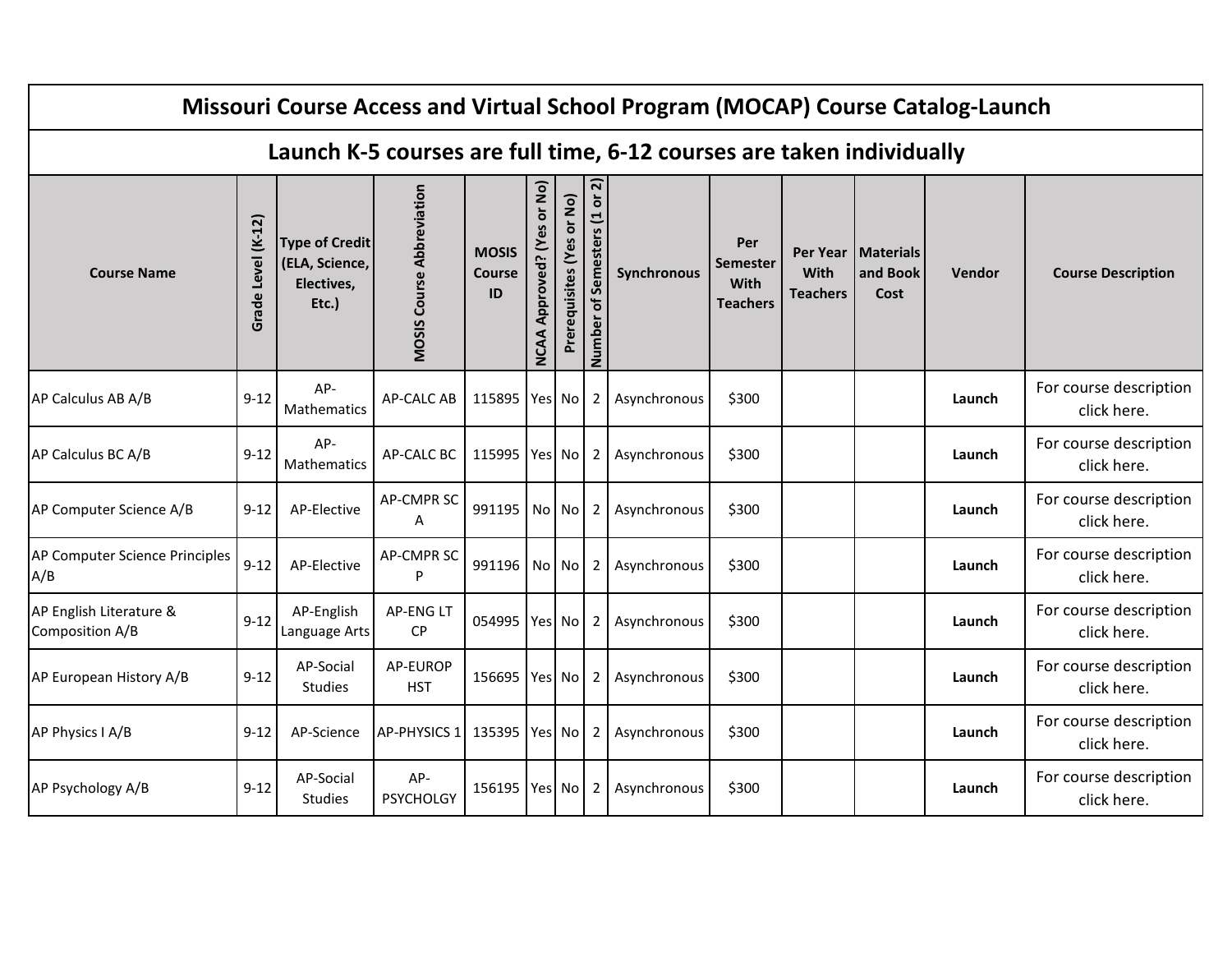|                                               |                    |                                                                |                                  |                                     |                                         |                           |                                 | Missouri Course Access and Virtual School Program (MOCAP) Course Catalog-Launch |                                                   |                                            |                                      |        |                                       |
|-----------------------------------------------|--------------------|----------------------------------------------------------------|----------------------------------|-------------------------------------|-----------------------------------------|---------------------------|---------------------------------|---------------------------------------------------------------------------------|---------------------------------------------------|--------------------------------------------|--------------------------------------|--------|---------------------------------------|
|                                               |                    |                                                                |                                  |                                     |                                         |                           |                                 | Launch K-5 courses are full time, 6-12 courses are taken individually           |                                                   |                                            |                                      |        |                                       |
| <b>Course Name</b>                            | Grade Level (K-12) | <b>Type of Credit</b><br>(ELA, Science,<br>Electives,<br>Etc.) | <b>MOSIS Course Abbreviation</b> | <b>MOSIS</b><br><b>Course</b><br>ID | or No)<br>Approved? (Yes<br><b>NCAA</b> | Prerequisites (Yes or No) | or 2)<br>Number of Semesters (1 | Synchronous                                                                     | Per<br><b>Semester</b><br>With<br><b>Teachers</b> | Per Year<br><b>With</b><br><b>Teachers</b> | <b>Materials</b><br>and Book<br>Cost | Vendor | <b>Course Description</b>             |
| AP Statistics A/B                             | $9 - 12$           | AP-<br>Mathematics                                             | AP-STAT                          | 115795 Yes No                       |                                         |                           | $\overline{2}$                  | Asynchronous                                                                    | \$300                                             |                                            |                                      | Launch | For course description<br>click here. |
| AP United States Government &<br>Politics A/B | $9 - 12$           | AP-Social<br>Studies                                           | AP-US<br>GOVPOL                  | 156795   Yes   No                   |                                         |                           | $\overline{2}$                  | Asynchronous                                                                    | \$300                                             |                                            |                                      | Launch | For course description<br>click here. |
| AP United States History A/B                  | $9 - 12$           | AP-Social<br><b>Studies</b>                                    | <b>AP-US HIST</b>                | 156295 Yes No                       |                                         |                           | 2                               | Asynchronous                                                                    | \$300                                             |                                            |                                      | Launch | For course description<br>click here. |
| Astronomy A/B                                 | $9 - 12$           | Science                                                        | ASTRONOMY 133810   Yes   No      |                                     |                                         |                           | $\overline{2}$                  | Asynchronous                                                                    | \$300                                             |                                            |                                      | Launch | For course description<br>click here. |
| Chemistry A/B                                 | $9 - 12$           | Science                                                        | <b>CHEMISTRY</b>                 | 134600 Yes No                       |                                         |                           | $\overline{2}$                  | Asynchronous                                                                    | \$300                                             |                                            |                                      | Launch | For course description<br>click here. |
| Chemistry Honors A/B                          | $9 - 12$           | Science                                                        | <b>CHEMISTRY</b>                 | 134600 Yes No                       |                                         |                           | 2                               | Asynchronous                                                                    | \$300                                             |                                            |                                      | Launch | For course description<br>click here. |
| Child Development I A/B                       | $9 - 12$           | Family &<br>Consumer<br>Science                                | CHILD DEV I                      | 096821 No No                        |                                         |                           | 2                               | Asynchronous                                                                    | \$300                                             |                                            |                                      | Launch | For course description<br>click here. |
| Civil War                                     |                    | 9-12 Social Studies                                            | <b>CIV WAR PD</b>                | 156691 Yes No                       |                                         |                           | 1                               | Asynchronous                                                                    | \$300                                             |                                            |                                      | Launch | For course description<br>click here. |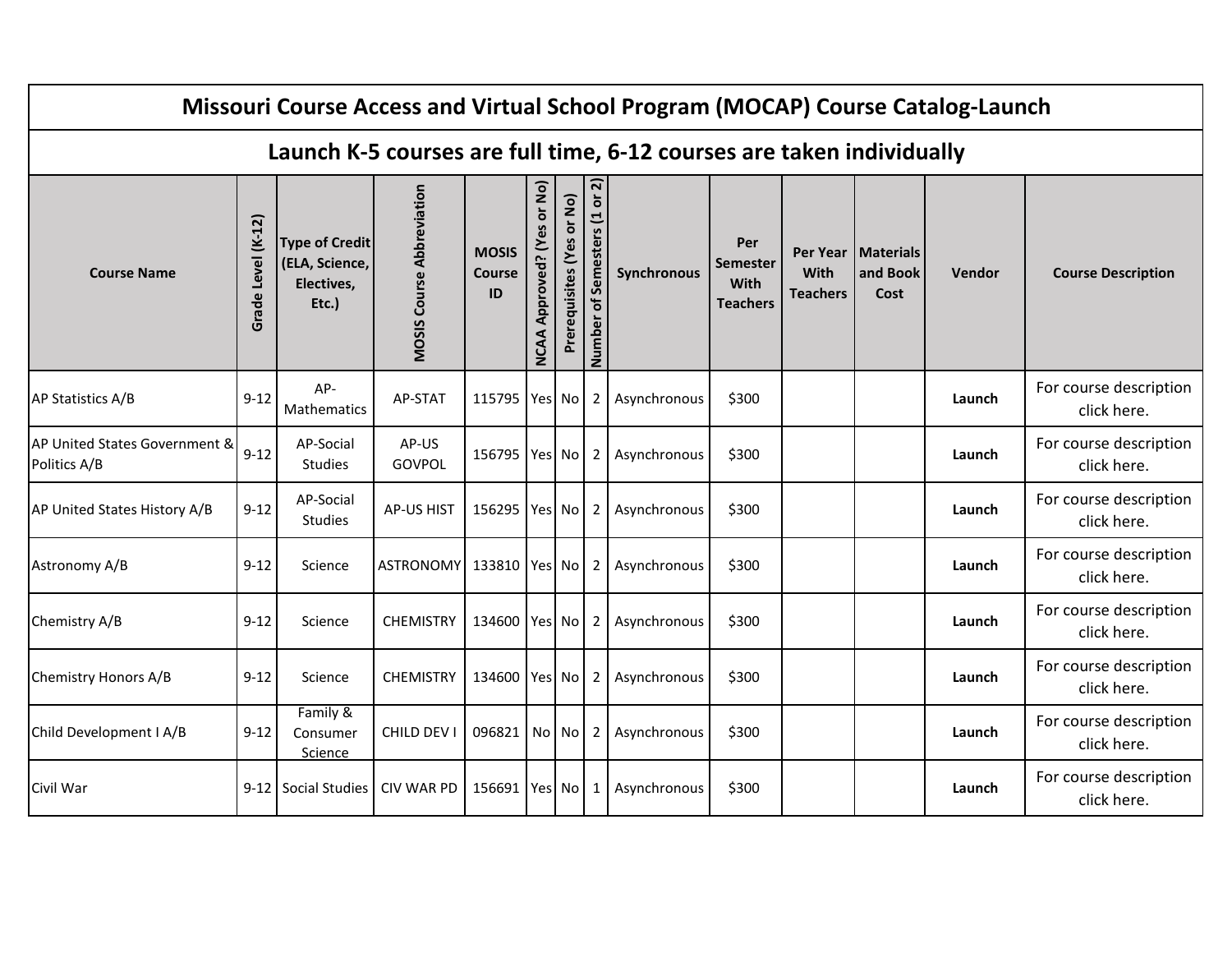|                                       |                    |                                                                |                                  |                                     |                                         |                           |                                 | Missouri Course Access and Virtual School Program (MOCAP) Course Catalog-Launch |                                                   |                                     |                                      |        |                                       |
|---------------------------------------|--------------------|----------------------------------------------------------------|----------------------------------|-------------------------------------|-----------------------------------------|---------------------------|---------------------------------|---------------------------------------------------------------------------------|---------------------------------------------------|-------------------------------------|--------------------------------------|--------|---------------------------------------|
|                                       |                    |                                                                |                                  |                                     |                                         |                           |                                 | Launch K-5 courses are full time, 6-12 courses are taken individually           |                                                   |                                     |                                      |        |                                       |
| <b>Course Name</b>                    | Grade Level (K-12) | <b>Type of Credit</b><br>(ELA, Science,<br>Electives,<br>Etc.) | <b>MOSIS Course Abbreviation</b> | <b>MOSIS</b><br><b>Course</b><br>ID | or No)<br>Approved? (Yes<br><b>NCAA</b> | Prerequisites (Yes or No) | or 2)<br>Number of Semesters (1 | Synchronous                                                                     | Per<br><b>Semester</b><br>With<br><b>Teachers</b> | Per Year<br>With<br><b>Teachers</b> | <b>Materials</b><br>and Book<br>Cost | Vendor | <b>Course Description</b>             |
| College Algebra                       | $9 - 12$           | Mathematics                                                    | <b>ALGEBRA</b>                   | 115810   Yes   No                   |                                         |                           | $\overline{2}$                  | Asynchronous                                                                    | \$300                                             |                                     |                                      | Launch | For course description<br>click here. |
| Comp I: Grammar & Comp                | $9 - 12$           | English<br>Language Arts                                       | <b>COMPOSITN</b>                 | 054804 Yes No                       |                                         |                           | 1                               | Asynchronous                                                                    | \$300                                             |                                     |                                      | Launch | For course description<br>click here. |
| Comp II: Adv Comp                     | $9 - 12$           | English<br>Language Arts                                       | <b>COMPOSITN</b>                 | 054804 Yes No                       |                                         |                           | 1                               | Asynchronous                                                                    | \$300                                             |                                     |                                      | Launch | For course description<br>click here. |
| <b>Computer Applications</b>          | $9 - 12$           | <b>Business</b>                                                | <b>COMP APP</b>                  | 034352 No No                        |                                         |                           | 1                               | Asynchronous                                                                    | \$300                                             |                                     |                                      | Launch | For course description<br>click here. |
| Contemporary Literature A/B           | $9-12$             | English<br>Language Arts                                       | <b>CONTMP LIT</b>                | 054822 Yes No                       |                                         |                           | $\overline{2}$                  | Asynchronous                                                                    | \$300                                             |                                     |                                      | Launch | For course description<br>click here. |
| Contemporary Literature<br>Honors A/B | $9 - 12$           | English<br>Language Arts                                       | <b>CONTMPLIT</b>                 | 054822 Yes No                       |                                         |                           | 2                               | Asynchronous                                                                    | \$300                                             |                                     |                                      | Launch | For course description<br>click here. |
| <b>Creative Writing I</b>             | $9 - 12$           | English<br>Language Arts                                       | <b>CREAT WRTG</b>                | 054805 Yes No                       |                                         |                           | 1                               | Asynchronous                                                                    | \$300                                             |                                     |                                      | Launch | For course description<br>click here. |
| <b>Creative Writing II</b>            | $9 - 12$           | English<br>Language Arts                                       | <b>CREAT WRTG</b>                | 054805                              |                                         | Yes No                    | 1                               | Asynchronous                                                                    | \$300                                             |                                     |                                      | Launch | For course description<br>click here. |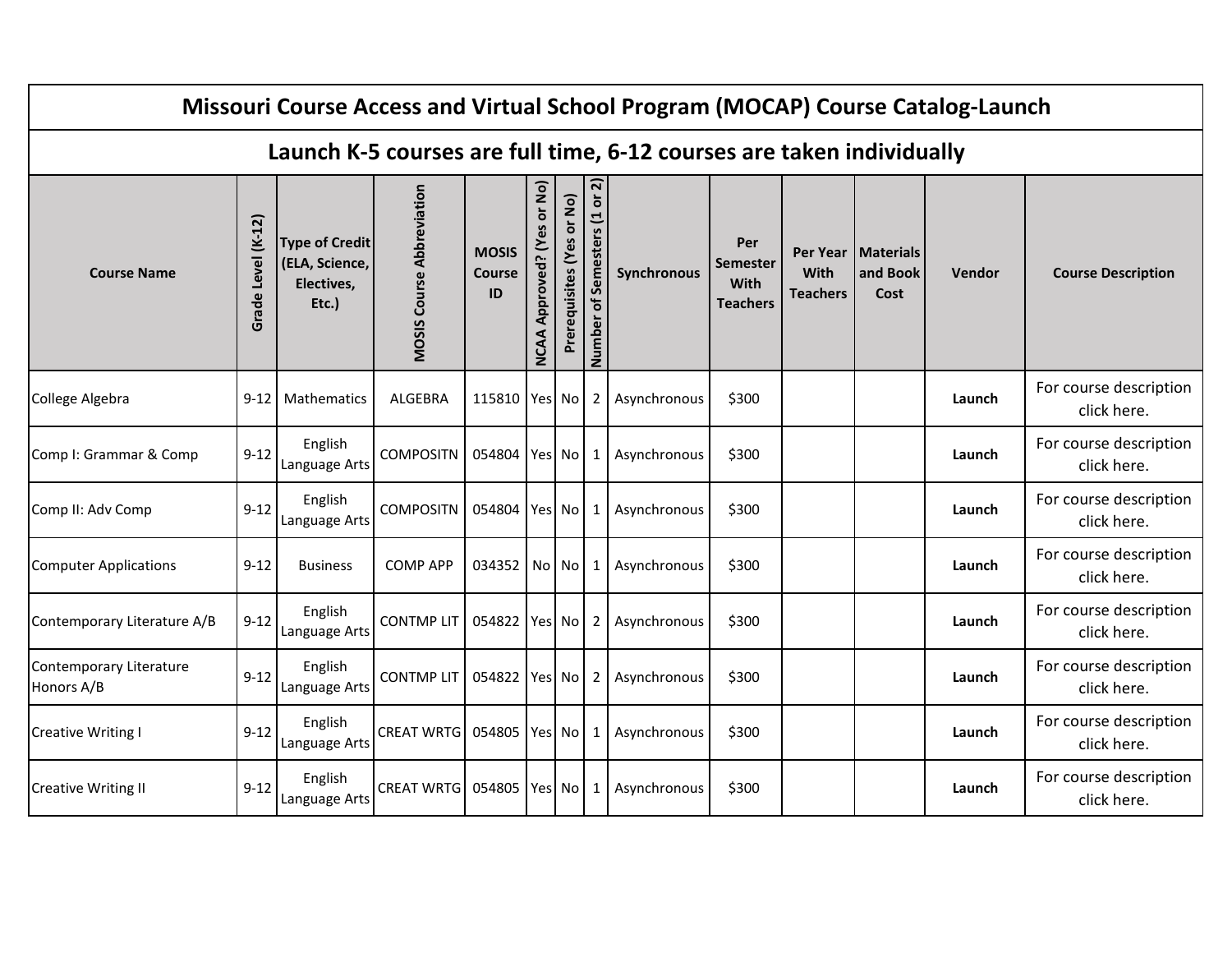|                               |                       |                                                                |                                  |                                     |                                         |                           |                                 | Missouri Course Access and Virtual School Program (MOCAP) Course Catalog-Launch |                                                   |                                            |                                      |        |                                       |
|-------------------------------|-----------------------|----------------------------------------------------------------|----------------------------------|-------------------------------------|-----------------------------------------|---------------------------|---------------------------------|---------------------------------------------------------------------------------|---------------------------------------------------|--------------------------------------------|--------------------------------------|--------|---------------------------------------|
|                               |                       |                                                                |                                  |                                     |                                         |                           |                                 | Launch K-5 courses are full time, 6-12 courses are taken individually           |                                                   |                                            |                                      |        |                                       |
| <b>Course Name</b>            | Level (K-12)<br>Grade | <b>Type of Credit</b><br>(ELA, Science,<br>Electives,<br>Etc.) | <b>MOSIS Course Abbreviation</b> | <b>MOSIS</b><br><b>Course</b><br>ID | or No)<br>Approved? (Yes<br><b>NCAA</b> | Prerequisites (Yes or No) | or 2)<br>Number of Semesters (1 | Synchronous                                                                     | Per<br><b>Semester</b><br>With<br><b>Teachers</b> | Per Year<br><b>With</b><br><b>Teachers</b> | <b>Materials</b><br>and Book<br>Cost | Vendor | <b>Course Description</b>             |
| <b>Digital Communications</b> | $9 - 12$              | <b>Business</b>                                                | DIG COMM                         | 034392                              |                                         | No No                     | 1                               | Asynchronous                                                                    | \$300                                             |                                            |                                      | Launch | For course description<br>click here. |
| Discover Computer Coding 1    | $6 - 8$               | Elective                                                       | <b>COMPUTER</b><br>SCI           | 991105 No No                        |                                         |                           | -1                              | Asynchronous                                                                    | \$300                                             |                                            |                                      | Launch | For course description<br>click here. |
| Discover Computer Coding 2    | $6-8$                 | Elective                                                       | <b>COMPUTER</b><br>SCI           | 991105                              |                                         | No No                     | 1                               | Asynchronous                                                                    | \$300                                             |                                            |                                      | Launch | For course description<br>click here. |
| <b>Driver Education</b>       | $9 - 12$              | Elective                                                       | <b>DRIVER ED</b>                 | 087100 No No                        |                                         |                           | -1                              | Asynchronous                                                                    | \$300                                             |                                            |                                      | Launch | For course description<br>click here. |
| Earth Science A/B             | $9 - 12$              | Science                                                        | <b>EARTH SCI</b>                 | 133800 Yes No                       |                                         |                           | 2                               | Asynchronous                                                                    | \$300                                             |                                            |                                      | Launch | For course description<br>click here. |
| Earth Science A/B             | $9 - 12$              | Science                                                        | <b>EARTH SCI</b>                 | 133800 Yes No                       |                                         |                           | 2                               | Both                                                                            | \$300                                             |                                            |                                      | Launch | For course description<br>click here. |
| Earth Science Honors A/B      | $9 - 12$              | Science                                                        | <b>EARTH SCI</b>                 | 133800 Yes No                       |                                         |                           | $\overline{2}$                  | Asynchronous                                                                    | \$300                                             |                                            |                                      | Launch | For course description<br>click here. |
| Economics                     |                       | 9-12 Social Studies                                            | <b>ECONOMICS</b>                 | 156630 Yes No                       |                                         |                           | 1                               | Asynchronous                                                                    | \$300                                             |                                            |                                      | Launch | For course description<br>click here. |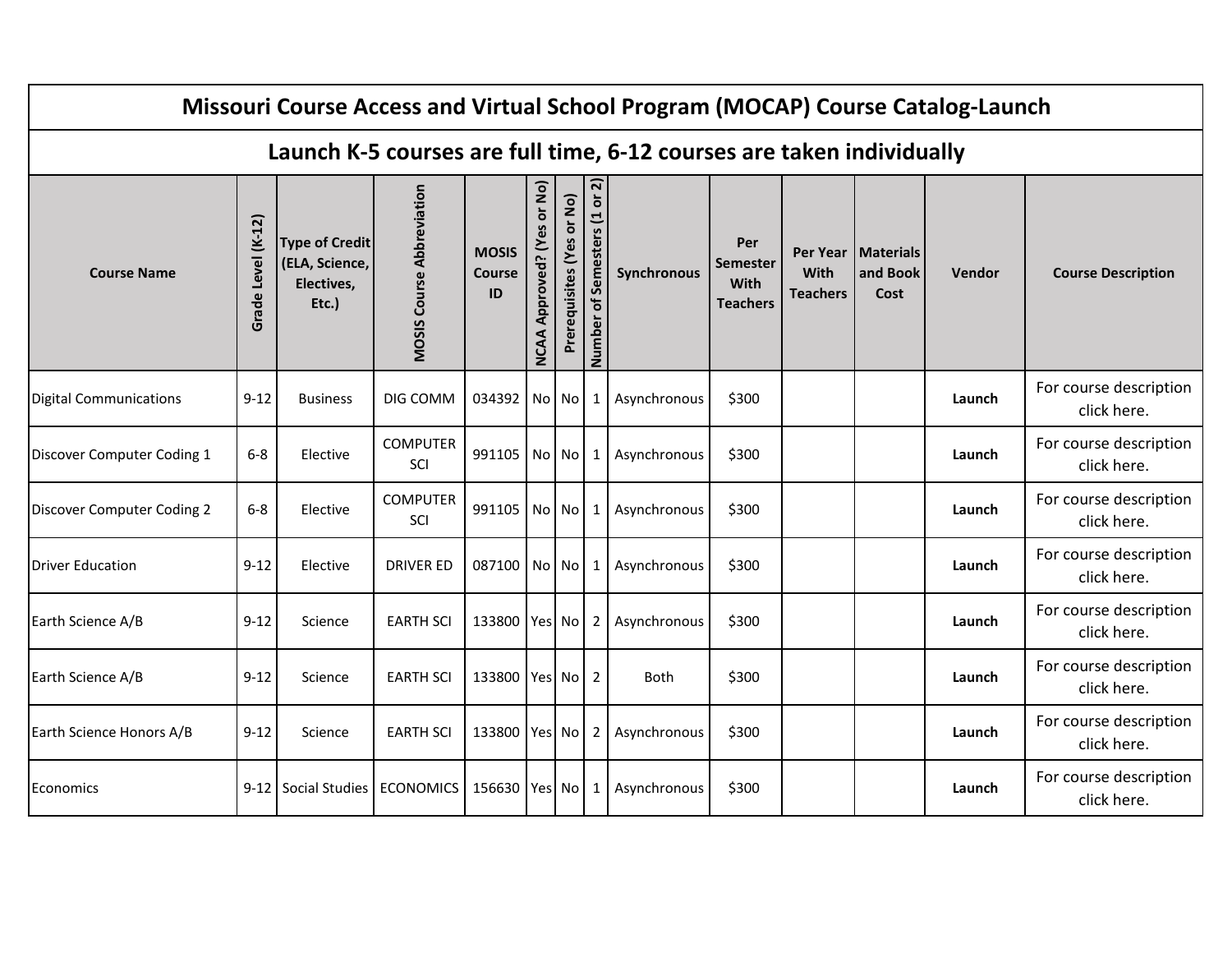|                       |                    |                                                                |                                  |                                     |                                         |                           |                                 | Missouri Course Access and Virtual School Program (MOCAP) Course Catalog-Launch |                                                   |                                     |                               |        |                                       |
|-----------------------|--------------------|----------------------------------------------------------------|----------------------------------|-------------------------------------|-----------------------------------------|---------------------------|---------------------------------|---------------------------------------------------------------------------------|---------------------------------------------------|-------------------------------------|-------------------------------|--------|---------------------------------------|
|                       |                    |                                                                |                                  |                                     |                                         |                           |                                 | Launch K-5 courses are full time, 6-12 courses are taken individually           |                                                   |                                     |                               |        |                                       |
| <b>Course Name</b>    | Grade Level (K-12) | <b>Type of Credit</b><br>(ELA, Science,<br>Electives,<br>Etc.) | <b>MOSIS Course Abbreviation</b> | <b>MOSIS</b><br><b>Course</b><br>ID | or No)<br>Approved? (Yes<br><b>NCAA</b> | Prerequisites (Yes or No) | or 2)<br>Number of Semesters (1 | Synchronous                                                                     | Per<br><b>Semester</b><br>With<br><b>Teachers</b> | Per Year<br>With<br><b>Teachers</b> | Materials<br>and Book<br>Cost | Vendor | <b>Course Description</b>             |
| Employment Internship | $9 - 12$           | <b>Business</b>                                                | <b>INTRO BUS</b>                 | 034300 No No                        |                                         |                           | 1                               | Asynchronous                                                                    | \$300                                             |                                     |                               | Launch | For course description<br>click here. |
| English I A/B         | $9 - 12$           | English<br>Language Arts                                       | <b>LANG ARTS</b>                 | 054800 Yes No                       |                                         |                           | 2                               | Asynchronous                                                                    | \$300                                             |                                     |                               | Launch | For course description<br>click here. |
| English I A/B         | $9 - 12$           | English<br>Language Arts                                       | <b>LANG ARTS</b>                 | 054800 Yes No                       |                                         |                           | 2                               | <b>Both</b>                                                                     | \$300                                             |                                     |                               | Launch | For course description<br>click here. |
| English I Honors A/B  | $9 - 12$           | English<br>Language Arts                                       | <b>LANG ARTS</b>                 | 054800 Yes No                       |                                         |                           | $\overline{2}$                  | Asynchronous                                                                    | \$300                                             |                                     |                               | Launch | For course description<br>click here. |
| English II A/B        | $9 - 12$           | English<br>Language Arts                                       | <b>LANG ARTS</b>                 | 054800   Yes   No                   |                                         |                           | 2                               | Asynchronous                                                                    | \$300                                             |                                     |                               | Launch | For course description<br>click here. |
| English II A/B        | $9 - 12$           | English<br>Language Arts                                       | <b>LANG ARTS</b>                 | 054800 Yes No                       |                                         |                           | $\overline{2}$                  | <b>Both</b>                                                                     | \$300                                             |                                     |                               | Launch | For course description<br>click here. |
| English II Honors A/B | $9 - 12$           | English<br>Language Arts                                       | <b>LANG ARTS</b>                 | 054800 Yes No                       |                                         |                           | 2                               | Asynchronous                                                                    | \$300                                             |                                     |                               | Launch | For course description<br>click here. |
| English III A/B       | $9 - 12$           | English<br>Language Arts                                       | <b>LANG ARTS</b>                 | 054800 Yes No                       |                                         |                           | 2                               | Asynchronous                                                                    | \$300                                             |                                     |                               | Launch | For course description<br>click here. |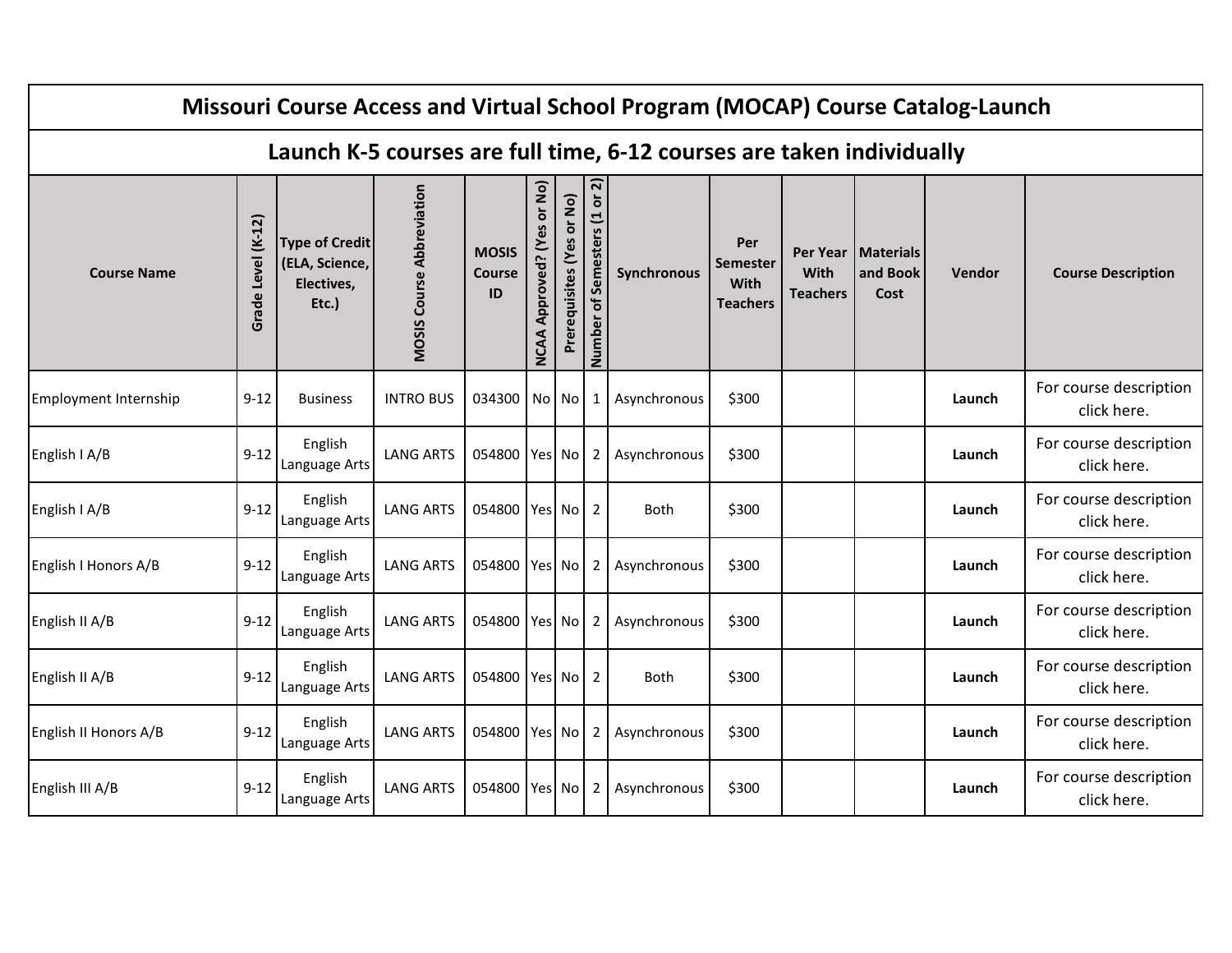|                             |                    |                                                                |                                  |                                     |                                                |                           |                              | Missouri Course Access and Virtual School Program (MOCAP) Course Catalog-Launch |                                            |                                |                                          |               |                                       |
|-----------------------------|--------------------|----------------------------------------------------------------|----------------------------------|-------------------------------------|------------------------------------------------|---------------------------|------------------------------|---------------------------------------------------------------------------------|--------------------------------------------|--------------------------------|------------------------------------------|---------------|---------------------------------------|
|                             |                    |                                                                |                                  |                                     |                                                |                           |                              | Launch K-5 courses are full time, 6-12 courses are taken individually           |                                            |                                |                                          |               |                                       |
| <b>Course Name</b>          | Grade Level (K-12) | <b>Type of Credit</b><br>(ELA, Science,<br>Electives,<br>Etc.) | <b>MOSIS Course Abbreviation</b> | <b>MOSIS</b><br><b>Course</b><br>ID | or No)<br><b>Approved?</b> (Yes<br><b>NCAA</b> | Prerequisites (Yes or No) | Number of Semesters (1 or 2) | Synchronous                                                                     | Per<br>Semester<br>With<br><b>Teachers</b> | <b>With</b><br><b>Teachers</b> | Per Year   Materials<br>and Book<br>Cost | <b>Vendor</b> | <b>Course Description</b>             |
| English III A/B             | $9 - 12$           | English<br>Language Arts                                       | <b>LANG ARTS</b>                 | 054800                              |                                                | Yes No                    | 2                            | <b>Both</b>                                                                     | \$300                                      |                                |                                          | Launch        | For course description<br>click here. |
| English III Honors A/B      | $9 - 12$           | English<br>Language Arts                                       | <b>LANG ARTS</b>                 | 054800 Yes No                       |                                                |                           | 2 <sub>1</sub>               | Asynchronous                                                                    | \$300                                      |                                |                                          | Launch        | For course description<br>click here. |
| English IV A/B              | $9 - 12$           | English<br>Language Arts                                       | <b>LANG ARTS</b>                 | 054800 Yes No                       |                                                |                           | 2                            | Asynchronous                                                                    | \$300                                      |                                |                                          | Launch        | For course description<br>click here. |
| English IV A/B              | $9 - 12$           | English<br>Language Arts                                       | <b>LANG ARTS</b>                 | 054800 Yes No                       |                                                |                           | 2                            | <b>Both</b>                                                                     | \$300                                      |                                |                                          | Launch        | For course description<br>click here. |
| English Language Arts 6 A/B | $6-8$              | English<br>Language Arts                                       | <b>LANG ARTS</b>                 | 054800                              |                                                | No No                     | 2 <sub>1</sub>               | Asynchronous                                                                    | \$300                                      |                                |                                          | Launch        | For course description<br>click here. |
| English Language Arts 6 A/B | $6-8$              | English<br>Language Arts                                       | <b>LANG ARTS</b>                 | 054800                              |                                                | No No                     | $\overline{2}$               | <b>Both</b>                                                                     | \$300                                      |                                |                                          | Launch        | For course description<br>click here. |
| English Language Arts 7 A/B | $6-8$              | English<br>Language Arts                                       | <b>LANG ARTS</b>                 | 054800                              |                                                | No No                     | 2                            | Asynchronous                                                                    | \$300                                      |                                |                                          | Launch        | For course description<br>click here. |
| English Language Arts 7 A/B | $6 - 8$            | English<br>Language Arts                                       | <b>LANG ARTS</b>                 | 054800                              |                                                | No No                     | 2                            | <b>Both</b>                                                                     | \$300                                      |                                |                                          | Launch        | For course description<br>click here. |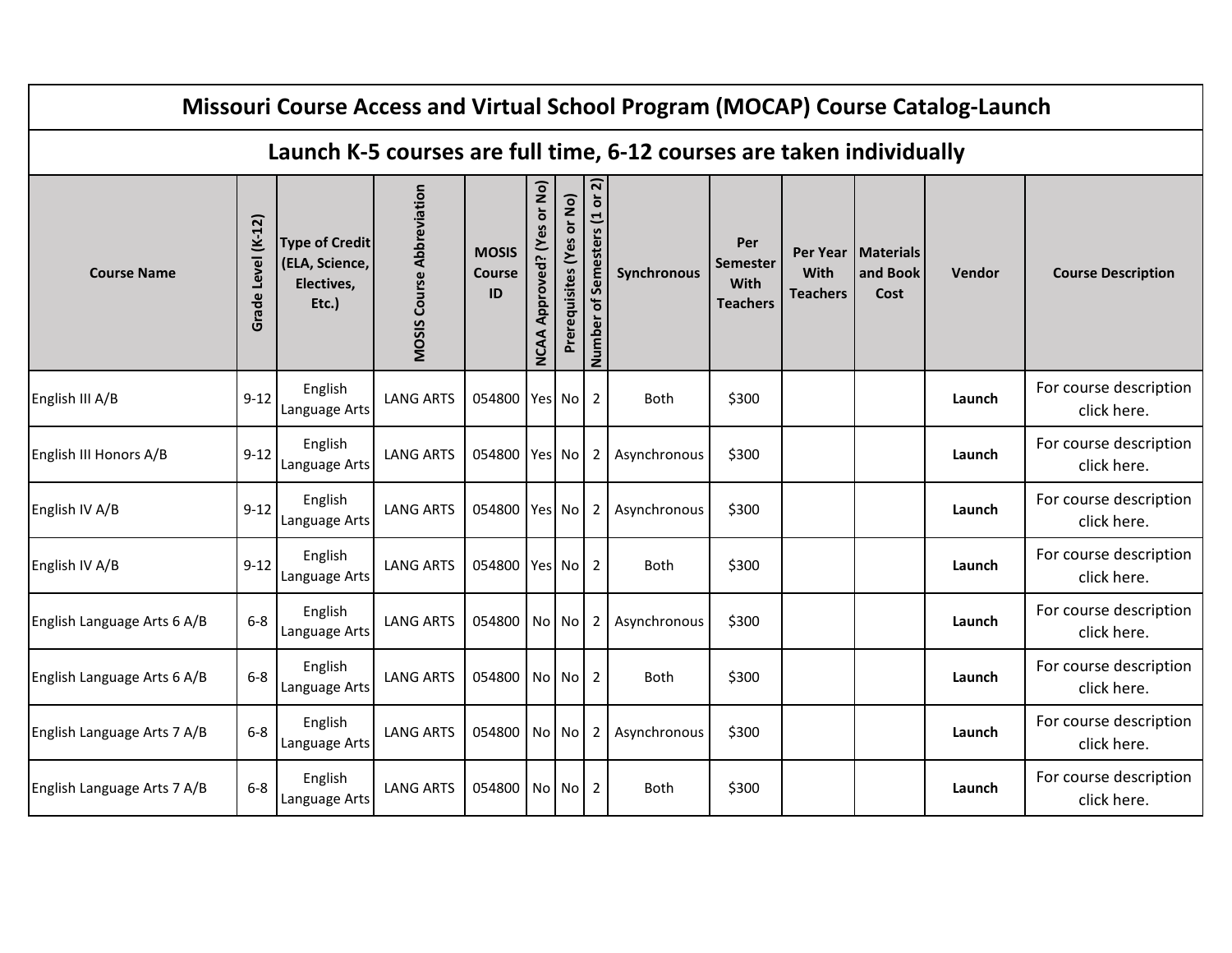|                             |                    |                                                                |                                  |                                     |                                         |                           |                                                             | Missouri Course Access and Virtual School Program (MOCAP) Course Catalog-Launch |                                                   |                                     |                                 |        |                                       |
|-----------------------------|--------------------|----------------------------------------------------------------|----------------------------------|-------------------------------------|-----------------------------------------|---------------------------|-------------------------------------------------------------|---------------------------------------------------------------------------------|---------------------------------------------------|-------------------------------------|---------------------------------|--------|---------------------------------------|
|                             |                    |                                                                |                                  |                                     |                                         |                           |                                                             | Launch K-5 courses are full time, 6-12 courses are taken individually           |                                                   |                                     |                                 |        |                                       |
| <b>Course Name</b>          | Grade Level (K-12) | <b>Type of Credit</b><br>(ELA, Science,<br>Electives,<br>Etc.) | <b>MOSIS Course Abbreviation</b> | <b>MOSIS</b><br><b>Course</b><br>ID | or No)<br>Approved? (Yes<br><b>NCAA</b> | Prerequisites (Yes or No) | ล<br>$\overleftarrow{\mathbf{o}}$<br>Number of Semesters (1 | Synchronous                                                                     | Per<br><b>Semester</b><br>With<br><b>Teachers</b> | Per Year<br>With<br><b>Teachers</b> | l Materials<br>and Book<br>Cost | Vendor | <b>Course Description</b>             |
| English Language Arts 8 A/B | $6-8$              | English<br>Language Arts                                       | <b>LANG ARTS</b>                 | 054800 No No                        |                                         |                           | $\mathbf{2}$                                                | Asynchronous                                                                    | \$300                                             |                                     |                                 | Launch | For course description<br>click here. |
| English Language Arts 8 A/B | $6-8$              | English<br>Language Arts                                       | <b>LANG ARTS</b>                 | 054800 No No                        |                                         |                           | 2                                                           | Both                                                                            | \$300                                             |                                     |                                 | Launch | For course description<br>click here. |
| <b>FACS Internship</b>      | $9 - 12$           | Elective                                                       | <b>DISC FACS</b>                 | 096800 No No                        |                                         |                           | 1                                                           | Asynchronous                                                                    | \$300                                             |                                     |                                 | Launch | For course description<br>click here. |
| Film as Literature I        | $9 - 12$           | English<br>Language Arts                                       | O LANG ART                       | 054899 No No                        |                                         |                           | $1 \mid$                                                    | Asynchronous                                                                    | \$300                                             |                                     |                                 | Launch | For course description<br>click here. |
| Film as Literature II       | $9 - 12$           | English<br>Language Arts                                       | O LANG ART                       | 054899 No No                        |                                         |                           | 1                                                           | Asynchronous                                                                    | \$300                                             |                                     |                                 | Launch | For course description<br>click here. |
| Financial Accounting A/B    | $9 - 12$           | <b>Business</b>                                                | <b>ACCT II</b>                   | 034312   No   No                    |                                         |                           | $\overline{2}$                                              | Asynchronous                                                                    | \$300                                             |                                     |                                 | Launch | For course description<br>click here. |
| Fine Art Appreciation Music | $9 - 12$           | <b>Fine Arts</b>                                               | MUSIC APPR                       | 126920 No No                        |                                         |                           | 1                                                           | Asynchronous                                                                    | \$300                                             |                                     |                                 | Launch | For course description<br>click here. |
| Fine Arts Appreciation Art  | $9 - 12$           | <b>Fine Arts</b>                                               | <b>ART APPREC</b>                | 024110 No No                        |                                         |                           | 1                                                           | Asynchronous                                                                    | \$300                                             |                                     |                                 | Launch | For course description<br>click here. |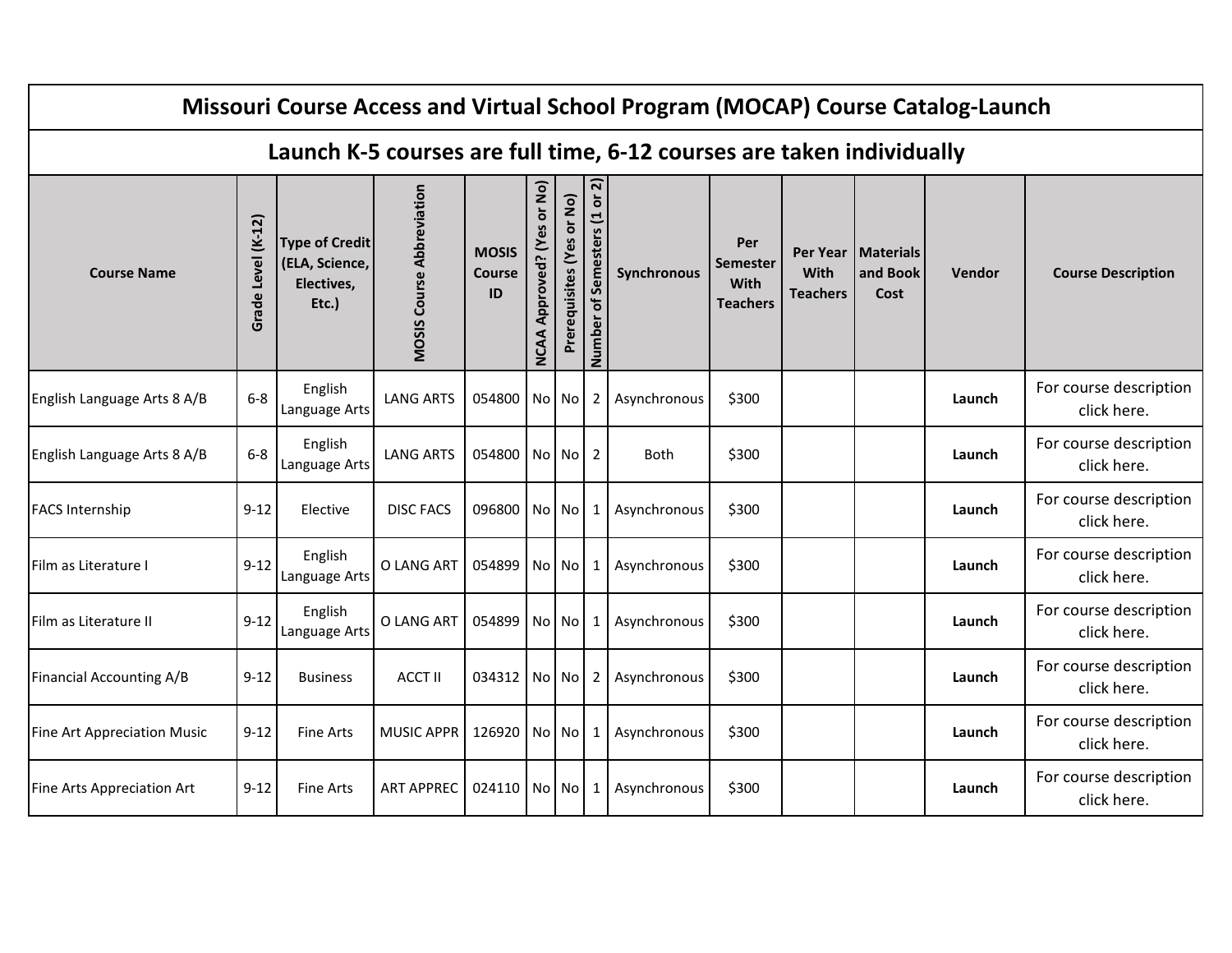|                            |                    |                                                                |                                  |                                     |                                         |                           |                                 | Missouri Course Access and Virtual School Program (MOCAP) Course Catalog-Launch |                                                   |                                     |                               |        |                                       |
|----------------------------|--------------------|----------------------------------------------------------------|----------------------------------|-------------------------------------|-----------------------------------------|---------------------------|---------------------------------|---------------------------------------------------------------------------------|---------------------------------------------------|-------------------------------------|-------------------------------|--------|---------------------------------------|
|                            |                    |                                                                |                                  |                                     |                                         |                           |                                 | Launch K-5 courses are full time, 6-12 courses are taken individually           |                                                   |                                     |                               |        |                                       |
| <b>Course Name</b>         | Grade Level (K-12) | <b>Type of Credit</b><br>(ELA, Science,<br>Electives,<br>Etc.) | <b>MOSIS Course Abbreviation</b> | <b>MOSIS</b><br><b>Course</b><br>ID | or No)<br>Approved? (Yes<br><b>NCAA</b> | Prerequisites (Yes or No) | or 2)<br>Number of Semesters (1 | Synchronous                                                                     | Per<br><b>Semester</b><br>With<br><b>Teachers</b> | Per Year<br>With<br><b>Teachers</b> | Materials<br>and Book<br>Cost | Vendor | <b>Course Description</b>             |
| Fine Arts Appreciation Art | $9 - 12$           | <b>Fine Arts</b>                                               | <b>ART APPREC</b>                | 024110 No No                        |                                         |                           | 1                               | Both                                                                            | \$300                                             |                                     |                               | Launch | For course description<br>click here. |
| Foundations of Algebra A/B | $9 - 12$           | <b>Mathematics</b>                                             | PRE-ALG                          | 115815 No No                        |                                         |                           | $\mathbf{2}$                    | Asynchronous                                                                    | \$300                                             |                                     |                               | Launch | For course description<br>click here. |
| French 1 A/B               | $6 - 8$            | Foreign<br>Language                                            | <b>FRENCH</b>                    | 064900 No No                        |                                         |                           | 2                               | Asynchronous                                                                    | \$300                                             |                                     |                               | Launch | For course description<br>click here. |
| French I A/B               | $9 - 12$           | Foreign<br>Language                                            | <b>FRENCH</b>                    | 064900 Yes No                       |                                         |                           | 2                               | Asynchronous                                                                    | \$300                                             |                                     |                               | Launch | For course description<br>click here. |
| French II A/B              | $9 - 12$           | Foreign<br>Language                                            | <b>FRENCH</b>                    | 064900 Yes No                       |                                         |                           | 2                               | Asynchronous                                                                    | \$300                                             |                                     |                               | Launch | For course description<br>click here. |
| French III A/B             | $9 - 12$           | Foreign<br>Language                                            | <b>FRENCH</b>                    | 064900   Yes   No                   |                                         |                           | 2                               | Asynchronous                                                                    | \$300                                             |                                     |                               | Launch | For course description<br>click here. |
| General Biology A/B        | $9 - 12$           | Science                                                        | <b>BIOLOGY</b>                   | 134200 Yes No                       |                                         |                           | $\overline{2}$                  | Asynchronous                                                                    | \$300                                             |                                     |                               | Launch | For course description<br>click here. |
| General Biology A/B        | $9 - 12$           | Science                                                        | <b>BIOLOGY</b>                   | 134200 Yes No                       |                                         |                           | 2                               | <b>Both</b>                                                                     | \$300                                             |                                     |                               | Launch | For course description<br>click here. |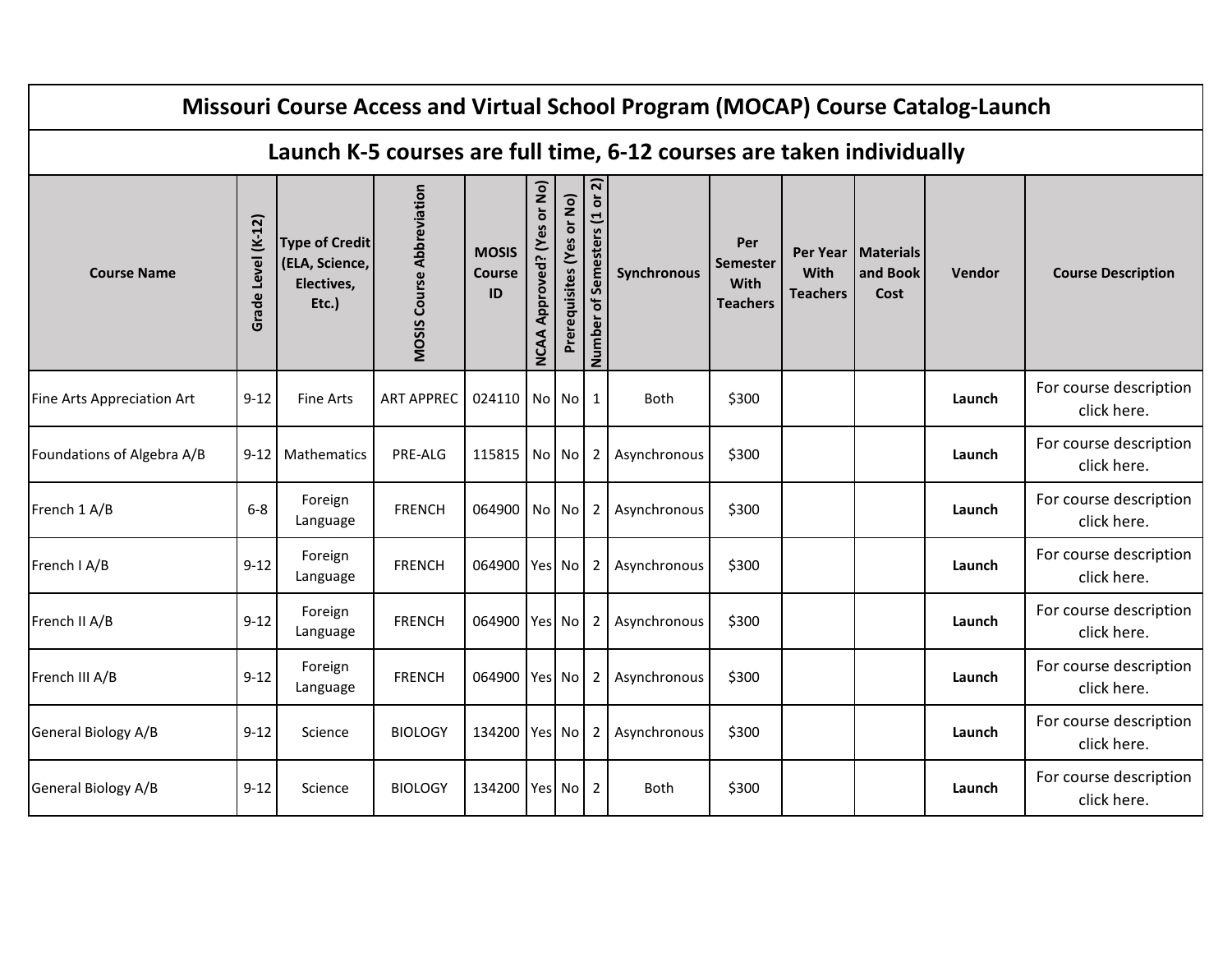|                            |                    |                                                                |                                  |                                     |                                                |                           |                                 | Missouri Course Access and Virtual School Program (MOCAP) Course Catalog-Launch |                                                   |                                            |                                      |        |                                       |
|----------------------------|--------------------|----------------------------------------------------------------|----------------------------------|-------------------------------------|------------------------------------------------|---------------------------|---------------------------------|---------------------------------------------------------------------------------|---------------------------------------------------|--------------------------------------------|--------------------------------------|--------|---------------------------------------|
|                            |                    |                                                                |                                  |                                     |                                                |                           |                                 | Launch K-5 courses are full time, 6-12 courses are taken individually           |                                                   |                                            |                                      |        |                                       |
| <b>Course Name</b>         | Grade Level (K-12) | <b>Type of Credit</b><br>(ELA, Science,<br>Electives,<br>Etc.) | <b>MOSIS Course Abbreviation</b> | <b>MOSIS</b><br><b>Course</b><br>ID | or No)<br><b>Approved?</b> (Yes<br><b>NCAA</b> | Prerequisites (Yes or No) | or 2)<br>Number of Semesters (1 | Synchronous                                                                     | Per<br><b>Semester</b><br>With<br><b>Teachers</b> | Per Year<br><b>With</b><br><b>Teachers</b> | <b>Materials</b><br>and Book<br>Cost | Vendor | <b>Course Description</b>             |
| General Biology Honors A/B | $9 - 12$           | Science                                                        | <b>BIOLOGY</b>                   | 134200 Yes No                       |                                                |                           | $\overline{2}$                  | Asynchronous                                                                    | \$300                                             |                                            |                                      | Launch | For course description<br>click here. |
| Geometry A/B               | $9 - 12$           | <b>Mathematics</b>                                             | <b>GEOMETRY</b>                  | 115830 Yes No                       |                                                |                           | $\overline{2}$                  | Asynchronous                                                                    | \$300                                             |                                            |                                      | Launch | For course description<br>click here. |
| Geometry A/B               | $9 - 12$           | Mathematics                                                    | <b>GEOMETRY</b>                  | 115830 Yes No                       |                                                |                           | 2                               | Both                                                                            | \$300                                             |                                            |                                      | Launch | For course description<br>click here. |
| Geometry Honors A/B        | $9 - 12$           | Mathematics                                                    | <b>GEOMETRY</b>                  | 115830 Yes No                       |                                                |                           | $\overline{2}$                  | Asynchronous                                                                    | \$300                                             |                                            |                                      | Launch | For course description<br>click here. |
| German 1 A/B               | $6 - 8$            | Foreign<br>Language                                            | <b>GERMAN</b>                    | 065100 No No                        |                                                |                           | $\overline{2}$                  | Asynchronous                                                                    | \$300                                             |                                            |                                      | Launch | For course description<br>click here. |
| German I A/B               | $9 - 12$           | Foreign<br>Language                                            | <b>GERMAN</b>                    | 065100 Yes No                       |                                                |                           | 2                               | Asynchronous                                                                    | \$300                                             |                                            |                                      | Launch | For course description<br>click here. |
| German II A/B              | $9 - 12$           | Foreign<br>Language                                            | <b>GERMAN</b>                    | 065100 Yes No                       |                                                |                           | 2                               | Asynchronous                                                                    | \$300                                             |                                            |                                      | Launch | For course description<br>click here. |
| Health                     | $9 - 12$           | Health                                                         | <b>HEALTH</b>                    | 085300 No No                        |                                                |                           | 1                               | Asynchronous                                                                    | \$300                                             |                                            |                                      | Launch | For course description<br>click here. |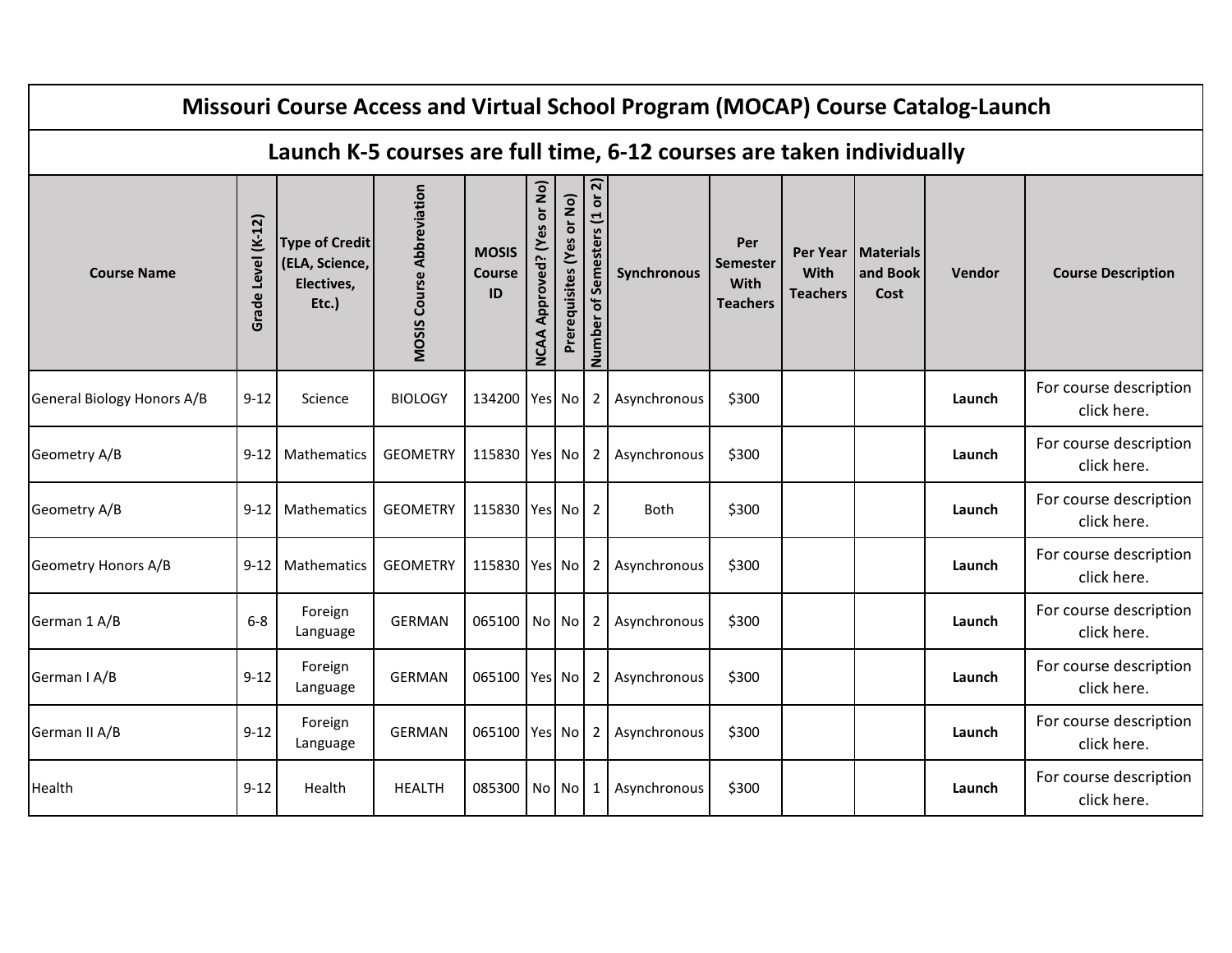|                                     |                    |                                                                |                                  |                              |                                                |                           |                                 | Missouri Course Access and Virtual School Program (MOCAP) Course Catalog-Launch |                                            |                                |                                          |        |                                       |
|-------------------------------------|--------------------|----------------------------------------------------------------|----------------------------------|------------------------------|------------------------------------------------|---------------------------|---------------------------------|---------------------------------------------------------------------------------|--------------------------------------------|--------------------------------|------------------------------------------|--------|---------------------------------------|
|                                     |                    |                                                                |                                  |                              |                                                |                           |                                 | Launch K-5 courses are full time, 6-12 courses are taken individually           |                                            |                                |                                          |        |                                       |
| <b>Course Name</b>                  | Grade Level (K-12) | <b>Type of Credit</b><br>(ELA, Science,<br>Electives,<br>Etc.) | <b>MOSIS Course Abbreviation</b> | <b>MOSIS</b><br>Course<br>ID | or No)<br><b>Approved?</b> (Yes<br><b>NCAA</b> | Prerequisites (Yes or No) | or 2)<br>Number of Semesters (1 | Synchronous                                                                     | Per<br>Semester<br>With<br><b>Teachers</b> | <b>With</b><br><b>Teachers</b> | Per Year   Materials<br>and Book<br>Cost | Vendor | <b>Course Description</b>             |
| Health 6                            | $6-8$              | Health                                                         | <b>HEALTH</b>                    | 085300 No No                 |                                                |                           | 1                               | Asynchronous                                                                    | \$300                                      |                                |                                          | Launch | For course description<br>click here. |
| Health 7                            | $6 - 8$            | Health                                                         | <b>HEALTH</b>                    | 085300 No No                 |                                                |                           | 1                               | Asynchronous                                                                    | \$300                                      |                                |                                          | Launch | For course description<br>click here. |
| Health 8                            | $6 - 8$            | Health                                                         | <b>HEALTH</b>                    | 085300 No No                 |                                                |                           | 1                               | Asynchronous                                                                    | \$300                                      |                                |                                          | Launch | For course description<br>click here. |
| Introduction to Biology A/B         | $9 - 12$           | Science                                                        | <b>BIOLOGY</b>                   | 134200 No No                 |                                                |                           | $\mathbf{2}$                    | Asynchronous                                                                    | \$300                                      |                                |                                          | Launch | For course description<br>click here. |
| Introduction to Biology A/B         | $9 - 12$           | Science                                                        | <b>BIOLOGY</b>                   | 134200 No No                 |                                                |                           | $\overline{2}$                  | <b>Both</b>                                                                     | \$300                                      |                                |                                          | Launch | For course description<br>click here. |
| Introduction to Chemistry A/B       | $9 - 12$           | Science                                                        | <b>CHEMISTRY</b>                 | 134600 No No                 |                                                |                           | 2                               | Asynchronous                                                                    | \$300                                      |                                |                                          | Launch | For course description<br>click here. |
| Introduction to Computer<br>Science | $9 - 12$           | Mathematics                                                    | <b>COMPUTER</b><br>SCI           | 991105 No No                 |                                                |                           | 1                               | Asynchronous                                                                    | \$300                                      |                                |                                          | Launch | For course description<br>click here. |
| Introduction to Speech A/B          | $9 - 12$           | English<br>Language Arts                                       | SPEECH                           | 056500 Yes No                |                                                |                           | 2                               | Asynchronous                                                                    | \$300                                      |                                |                                          | Launch | For course description<br>click here. |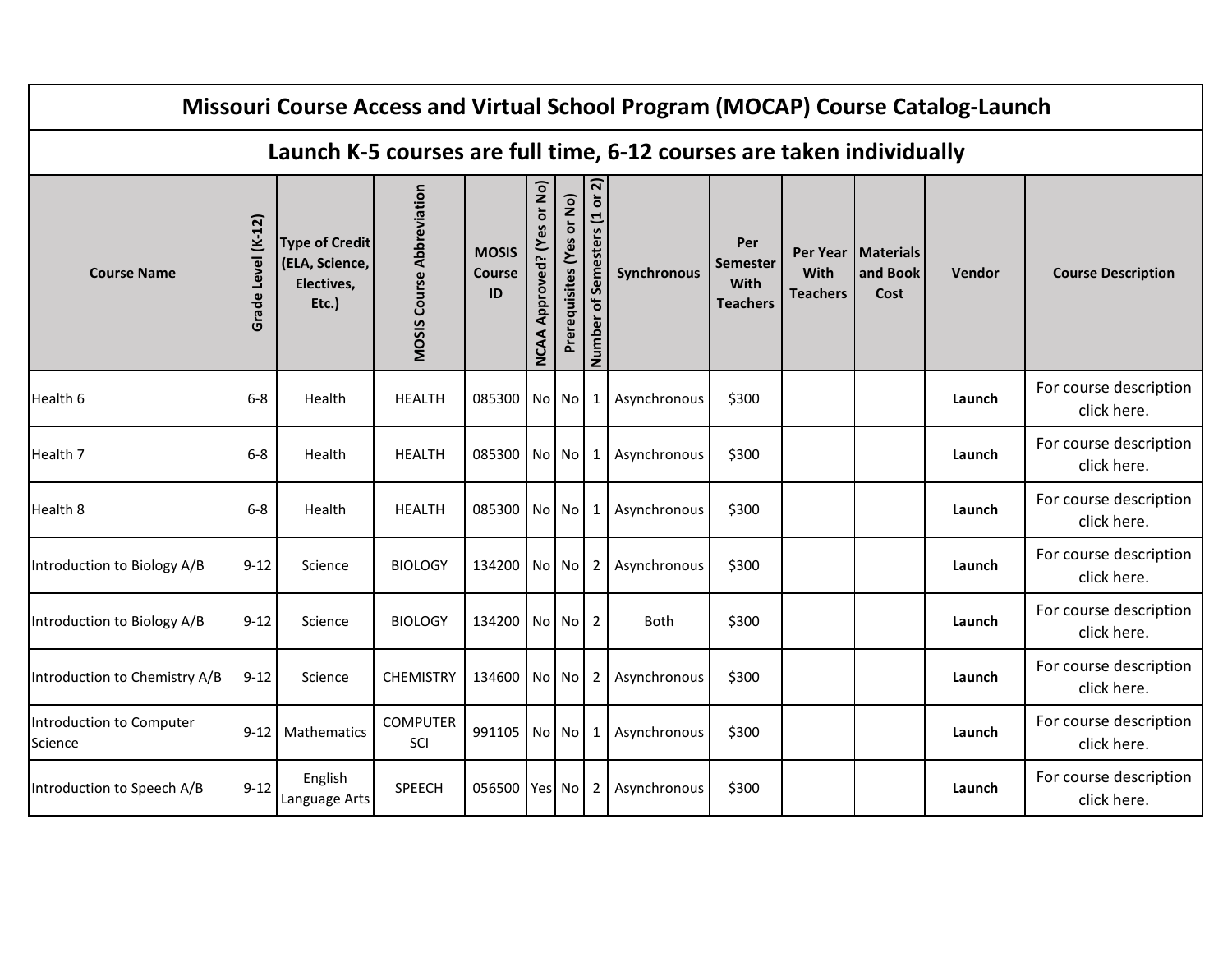|                      |                    |                                                                |                                  |                                     |                                                |                           |                                 | Missouri Course Access and Virtual School Program (MOCAP) Course Catalog-Launch |                                            |                                |                                          |        |                                       |
|----------------------|--------------------|----------------------------------------------------------------|----------------------------------|-------------------------------------|------------------------------------------------|---------------------------|---------------------------------|---------------------------------------------------------------------------------|--------------------------------------------|--------------------------------|------------------------------------------|--------|---------------------------------------|
|                      |                    |                                                                |                                  |                                     |                                                |                           |                                 | Launch K-5 courses are full time, 6-12 courses are taken individually           |                                            |                                |                                          |        |                                       |
| <b>Course Name</b>   | Grade Level (K-12) | <b>Type of Credit</b><br>(ELA, Science,<br>Electives,<br>Etc.) | <b>MOSIS Course Abbreviation</b> | <b>MOSIS</b><br><b>Course</b><br>ID | or No)<br><b>Approved?</b> (Yes<br><b>NCAA</b> | Prerequisites (Yes or No) | or 2)<br>Number of Semesters (1 | Synchronous                                                                     | Per<br>Semester<br>With<br><b>Teachers</b> | <b>With</b><br><b>Teachers</b> | Per Year   Materials<br>and Book<br>Cost | Vendor | <b>Course Description</b>             |
| Japanese 1 A/B       | $6 - 8$            | Foreign<br>Language                                            | <b>JAPANESE</b>                  | 068000 No No                        |                                                |                           | 2 <sub>1</sub>                  | Asynchronous                                                                    | \$300                                      |                                |                                          | Launch | For course description<br>click here. |
| Japanese I A/B       | $9 - 12$           | Foreign<br>Language                                            | JAPANESE                         | 068000 Yes No                       |                                                |                           | 2                               | Asynchronous                                                                    | \$300                                      |                                |                                          | Launch | For course description<br>click here. |
| Japanese II A/B      | $9 - 12$           | Foreign<br>Language                                            | JAPANESE                         | 068000 Yes No                       |                                                |                           | 2                               | Asynchronous                                                                    | \$300                                      |                                |                                          | Launch | For course description<br>click here. |
| Liberty & Law        |                    | 9-12   Social Studies   AMER GOVT                              |                                  | 156651 Yes No                       |                                                |                           | $\mathbf{1}$                    | Asynchronous                                                                    | \$300                                      |                                |                                          | Launch | For course description<br>click here. |
| Liberty & Law        |                    | 9-12 Social Studies   AMER GOVT                                |                                  | 156651 Yes No 1                     |                                                |                           |                                 | <b>Both</b>                                                                     | \$300                                      |                                |                                          | Launch | For course description<br>click here. |
| Liberty & Law Honors |                    | 9-12   Social Studies   AMER GOVT                              |                                  | 156651 Yes No                       |                                                |                           | 1                               | Asynchronous                                                                    | \$300                                      |                                |                                          | Launch | For course description<br>click here. |
| Mathematics 6 A/B    | $6 - 8$            | Mathematics                                                    | <b>SUPP MATH</b>                 | 115891   No   No                    |                                                |                           | $\overline{2}$                  | Asynchronous                                                                    | \$300                                      |                                |                                          | Launch | For course description<br>click here. |
| Mathematics 6 A/B    | $6-8$              | Mathematics                                                    | <b>SUPP MATH</b>                 | 115891 No No                        |                                                |                           | 2                               | <b>Both</b>                                                                     | \$300                                      |                                |                                          | Launch | For course description<br>click here. |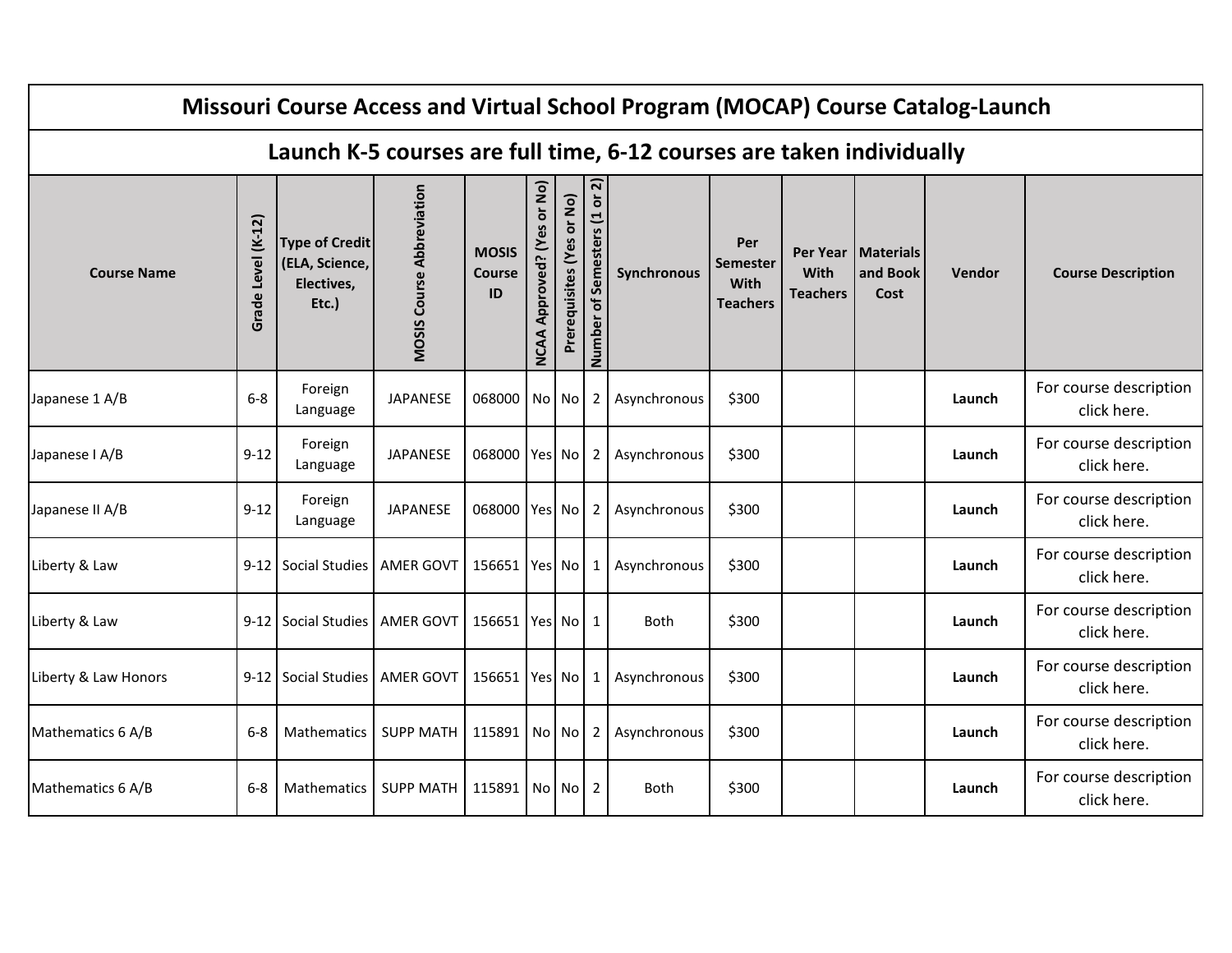|                      |                    |                                                                |                                  |                                     |                                         |                           |                                 | Missouri Course Access and Virtual School Program (MOCAP) Course Catalog-Launch |                                                   |                                            |                               |        |                                       |
|----------------------|--------------------|----------------------------------------------------------------|----------------------------------|-------------------------------------|-----------------------------------------|---------------------------|---------------------------------|---------------------------------------------------------------------------------|---------------------------------------------------|--------------------------------------------|-------------------------------|--------|---------------------------------------|
|                      |                    |                                                                |                                  |                                     |                                         |                           |                                 | Launch K-5 courses are full time, 6-12 courses are taken individually           |                                                   |                                            |                               |        |                                       |
| <b>Course Name</b>   | Grade Level (K-12) | <b>Type of Credit</b><br>(ELA, Science,<br>Electives,<br>Etc.) | <b>MOSIS Course Abbreviation</b> | <b>MOSIS</b><br><b>Course</b><br>ID | or No)<br>Approved? (Yes<br><b>NCAA</b> | Prerequisites (Yes or No) | or 2)<br>Number of Semesters (1 | Synchronous                                                                     | Per<br><b>Semester</b><br>With<br><b>Teachers</b> | Per Year<br><b>With</b><br><b>Teachers</b> | Materials<br>and Book<br>Cost | Vendor | <b>Course Description</b>             |
| Mathematics 7 A/B    | $6 - 8$            | <b>Mathematics</b>                                             | <b>SUPP MATH</b>                 | 115891 No No                        |                                         |                           | $\mathbf{2}$                    | Asynchronous                                                                    | \$300                                             |                                            |                               | Launch | For course description<br>click here. |
| Mathematics 7 A/B    | $6 - 8$            | Mathematics                                                    | SUPP MATH   115891   No   No     |                                     |                                         |                           | 2                               | <b>Both</b>                                                                     | \$300                                             |                                            |                               | Launch | For course description<br>click here. |
| Mathematics 8 A/B    | $6-8$              | Mathematics                                                    | <b>SUPP MATH</b>                 | 115891 No No                        |                                         |                           | 2                               | Asynchronous                                                                    | \$300                                             |                                            |                               | Launch | For course description<br>click here. |
| Mathematics 8 A/B    | $6 - 8$            | Mathematics                                                    | <b>SUPP MATH</b>                 | 115891 No No                        |                                         |                           | 2                               | <b>Both</b>                                                                     | \$300                                             |                                            |                               | Launch | For course description<br>click here. |
| Music Theory A/B     | $9 - 12$           | <b>Fine Arts</b>                                               | <b>THEORY</b>                    | 126930 No No                        |                                         |                           | 2                               | Asynchronous                                                                    | \$300                                             |                                            |                               | Launch | For course description<br>click here. |
| Personal Finance     | $9 - 12$           | Elective                                                       | PERS FIN                         | 996400 No No                        |                                         |                           | 1                               | Asynchronous                                                                    | \$300                                             |                                            |                               | Launch | For course description<br>click here. |
| Physical Education 6 | $6-8$              | Physical<br>Education                                          | PE                               | 086000 No No                        |                                         |                           | 1                               | Asynchronous                                                                    | \$300                                             |                                            |                               | Launch | For course description<br>click here. |
| Physical Education 7 | $6-8$              | Physical<br>Education                                          | PE                               | 086000 No No                        |                                         |                           | 1                               | Asynchronous                                                                    | \$300                                             |                                            |                               | Launch | For course description<br>click here. |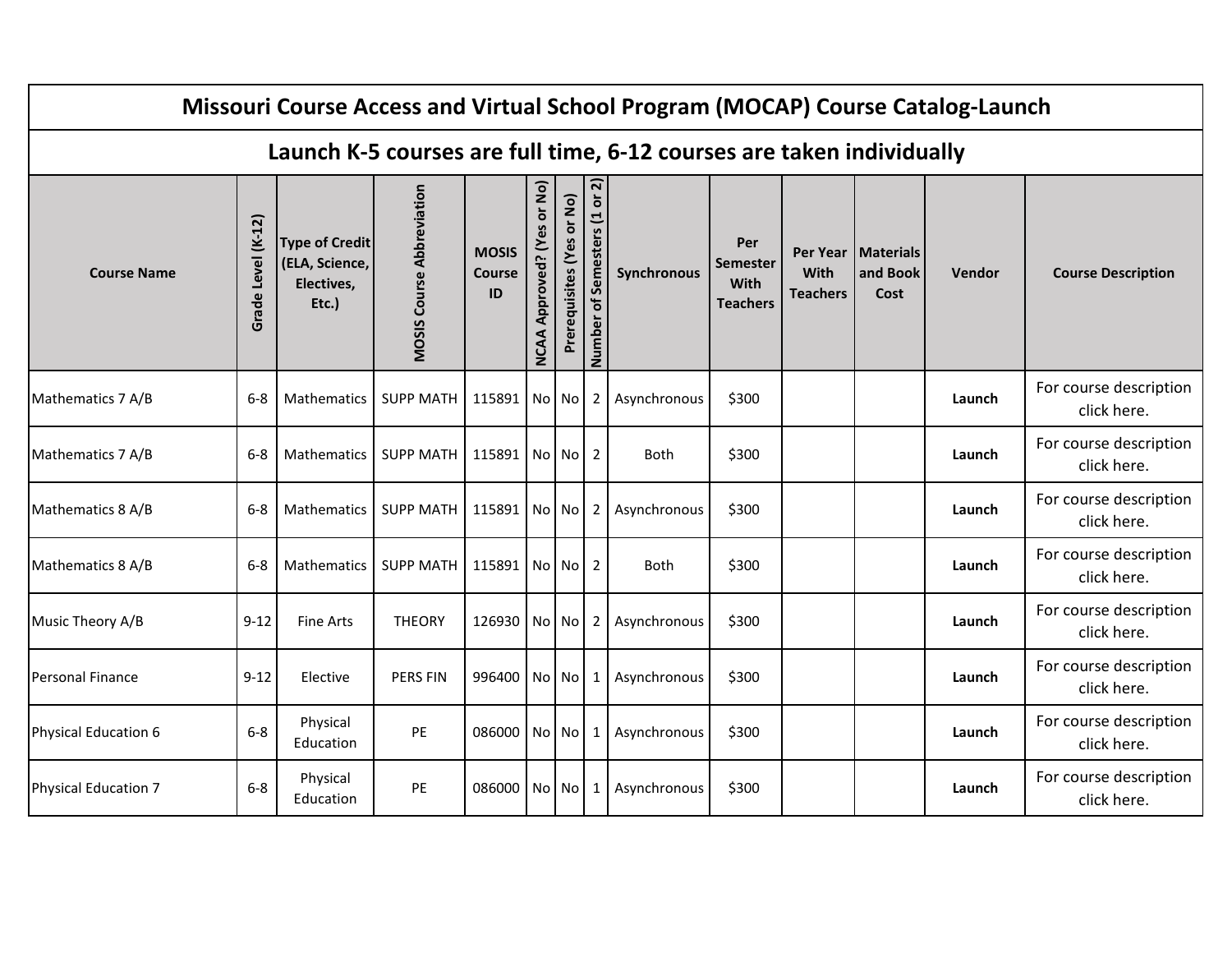|                                                                                                                                                               |                    |                                                                |                                  |                                     |                                         |                           |                                   | Missouri Course Access and Virtual School Program (MOCAP) Course Catalog-Launch |                                                   |                                     |                                      |        |                                       |  |
|---------------------------------------------------------------------------------------------------------------------------------------------------------------|--------------------|----------------------------------------------------------------|----------------------------------|-------------------------------------|-----------------------------------------|---------------------------|-----------------------------------|---------------------------------------------------------------------------------|---------------------------------------------------|-------------------------------------|--------------------------------------|--------|---------------------------------------|--|
|                                                                                                                                                               |                    |                                                                |                                  |                                     |                                         |                           |                                   | Launch K-5 courses are full time, 6-12 courses are taken individually           |                                                   |                                     |                                      |        |                                       |  |
| <b>Course Name</b>                                                                                                                                            | Grade Level (K-12) | <b>Type of Credit</b><br>(ELA, Science,<br>Electives,<br>Etc.) | <b>MOSIS Course Abbreviation</b> | <b>MOSIS</b><br><b>Course</b><br>ID | or No)<br>Approved? (Yes<br><b>NCAA</b> | Prerequisites (Yes or No) | or $2)$<br>Number of Semesters (1 | Synchronous                                                                     | Per<br><b>Semester</b><br>With<br><b>Teachers</b> | Per Year<br>With<br><b>Teachers</b> | <b>Materials</b><br>and Book<br>Cost | Vendor | <b>Course Description</b>             |  |
| For course description<br>Physical<br>$6-8$<br>Physical Education 8<br>PE<br>086000 No No<br>Asynchronous<br>\$300<br>1<br>Launch<br>Education<br>click here. |                    |                                                                |                                  |                                     |                                         |                           |                                   |                                                                                 |                                                   |                                     |                                      |        |                                       |  |
| <b>Physical Education I</b>                                                                                                                                   | $9 - 12$           | Physical<br>Education                                          | PE                               | 086000 No No                        |                                         |                           | $\mathbf{1}$                      | Asynchronous                                                                    | \$300                                             |                                     |                                      | Launch | For course description<br>click here. |  |
| <b>Physical Fitness</b>                                                                                                                                       | $9 - 12$           | Physical<br>Education                                          | PE                               | 086000 No No                        |                                         |                           | 1                                 | Asynchronous                                                                    | \$300                                             |                                     |                                      | Launch | For course description<br>click here. |  |
| Physical Science A/B                                                                                                                                          | $9 - 12$           | Science                                                        | PHYS SCI                         | 135010 No No                        |                                         |                           | $\mathbf{2}$                      | Asynchronous                                                                    | \$300                                             |                                     |                                      | Launch | For course description<br>click here. |  |
| Physical Science A/B                                                                                                                                          | $9 - 12$           | Science                                                        | PHYS SCI                         | 135010 No No                        |                                         |                           | 2                                 | Both                                                                            | \$300                                             |                                     |                                      | Launch | For course description<br>click here. |  |
| Physical Science Honors A/B                                                                                                                                   | $9 - 12$           | Science                                                        | PHYS SCI                         | 135010 No No                        |                                         |                           | 2                                 | Asynchronous                                                                    | \$300                                             |                                     |                                      | Launch | For course description<br>click here. |  |
| <b>Pre-Calculus</b>                                                                                                                                           | $9 - 12$           | Mathematics                                                    | <b>EL FUNCT</b>                  | 115870 No No                        |                                         |                           | 1                                 | Asynchronous                                                                    | \$300                                             |                                     |                                      | Launch | For course description<br>click here. |  |
| Professional Math A/B                                                                                                                                         | $9 - 12$           | <b>Mathematics</b>                                             | <b>MATH</b>                      | 115800 No No                        |                                         |                           | 2                                 | Asynchronous                                                                    | \$300                                             |                                     |                                      | Launch | For course description<br>click here. |  |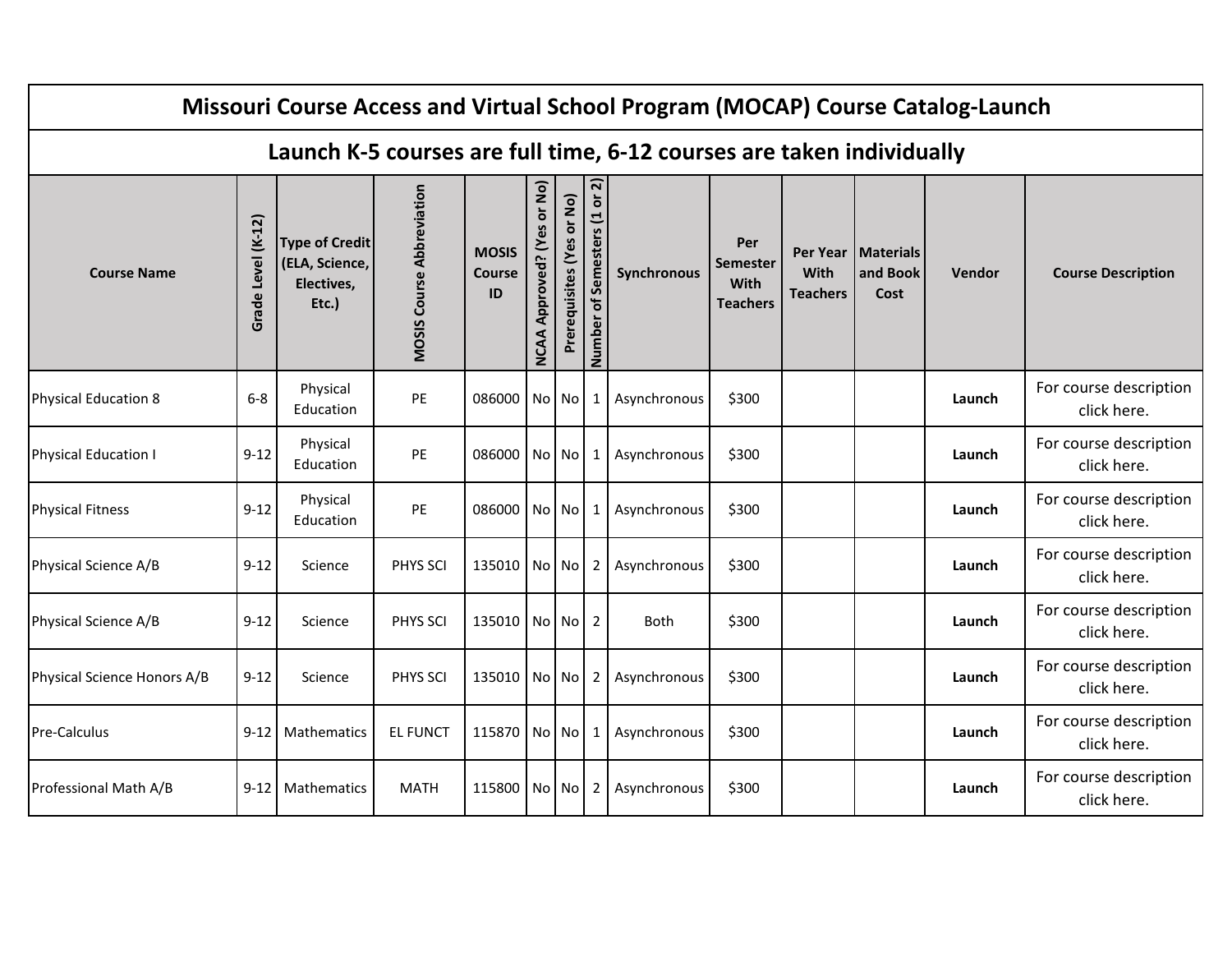|                                    |                    |                                                                |                                  |                                     |                                         |                           |                                 | Missouri Course Access and Virtual School Program (MOCAP) Course Catalog-Launch |                                                   |                                                   |                                      |        |                                       |
|------------------------------------|--------------------|----------------------------------------------------------------|----------------------------------|-------------------------------------|-----------------------------------------|---------------------------|---------------------------------|---------------------------------------------------------------------------------|---------------------------------------------------|---------------------------------------------------|--------------------------------------|--------|---------------------------------------|
|                                    |                    |                                                                |                                  |                                     |                                         |                           |                                 | Launch K-5 courses are full time, 6-12 courses are taken individually           |                                                   |                                                   |                                      |        |                                       |
| <b>Course Name</b>                 | Grade Level (K-12) | <b>Type of Credit</b><br>(ELA, Science,<br>Electives,<br>Etc.) | <b>MOSIS Course Abbreviation</b> | <b>MOSIS</b><br><b>Course</b><br>ID | or No)<br>Approved? (Yes<br><b>NCAA</b> | Prerequisites (Yes or No) | or 2)<br>Number of Semesters (1 | Synchronous                                                                     | Per<br><b>Semester</b><br>With<br><b>Teachers</b> | <b>Per Year</b><br><b>With</b><br><b>Teachers</b> | <b>Materials</b><br>and Book<br>Cost | Vendor | <b>Course Description</b>             |
| Psychology                         | $9 - 12$           | Social Studies   PSYCHOLOGY   156100   Yes   No                |                                  |                                     |                                         |                           | 1                               | Asynchronous                                                                    | \$300                                             |                                                   |                                      | Launch | For course description<br>click here. |
| Psychology of the Holocaust<br>A/B |                    | 9-12 Social Studies PSYCHOLOGY 156100   Yes No                 |                                  |                                     |                                         |                           | $2^{\circ}$                     | Asynchronous                                                                    | \$300                                             |                                                   |                                      | Launch | For course description<br>click here. |
| Reading A/B                        | $9 - 12$           | English<br>Language Arts                                       | READING                          | 054841 No No                        |                                         |                           | 2                               | Asynchronous                                                                    | \$300                                             |                                                   |                                      | Launch | For course description<br>click here. |
| <b>Reading Middle School</b>       | $6-8$              | English<br>Language Arts                                       | READING                          | 054841 No No                        |                                         |                           | 1                               | Asynchronous                                                                    | \$300                                             |                                                   |                                      | Launch | For course description<br>click here. |
| Science 6 A/B                      | $6-8$              | Science                                                        | <b>GEN SCI</b>                   | 135000 No No                        |                                         |                           | $\overline{2}$                  | Asynchronous                                                                    | \$300                                             |                                                   |                                      | Launch | For course description<br>click here. |
| Science 6 A/B                      | $6-8$              | Science                                                        | <b>GEN SCI</b>                   | 135000 No No                        |                                         |                           | $\overline{2}$                  | Both                                                                            | \$300                                             |                                                   |                                      | Launch | For course description<br>click here. |
| Science 7 A/B                      | $6 - 8$            | Science                                                        | <b>GEN SCI</b>                   | 135000 No No                        |                                         |                           | 2                               | Asynchronous                                                                    | \$300                                             |                                                   |                                      | Launch | For course description<br>click here. |
| Science 7 A/B                      | $6-8$              | Science                                                        | <b>GEN SCI</b>                   | 135000 No No                        |                                         |                           | $\overline{2}$                  | <b>Both</b>                                                                     | \$300                                             |                                                   |                                      | Launch | For course description<br>click here. |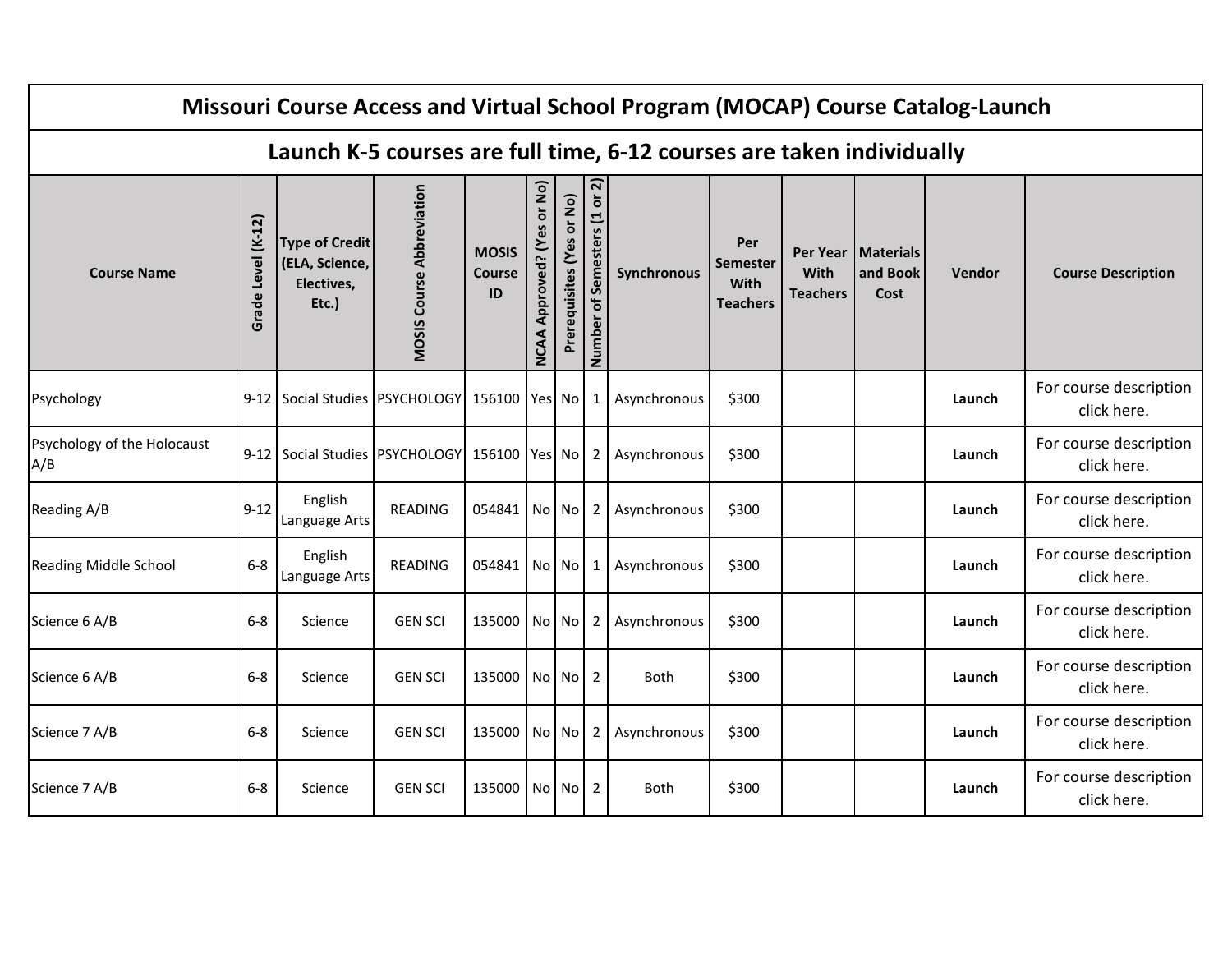|                      |                    |                                                                |                                  |                                     |                                         |                           |                                 | Missouri Course Access and Virtual School Program (MOCAP) Course Catalog-Launch |                                                   |                                     |                                      |        |                                       |
|----------------------|--------------------|----------------------------------------------------------------|----------------------------------|-------------------------------------|-----------------------------------------|---------------------------|---------------------------------|---------------------------------------------------------------------------------|---------------------------------------------------|-------------------------------------|--------------------------------------|--------|---------------------------------------|
|                      |                    |                                                                |                                  |                                     |                                         |                           |                                 | Launch K-5 courses are full time, 6-12 courses are taken individually           |                                                   |                                     |                                      |        |                                       |
| <b>Course Name</b>   | Grade Level (K-12) | <b>Type of Credit</b><br>(ELA, Science,<br>Electives,<br>Etc.) | <b>MOSIS Course Abbreviation</b> | <b>MOSIS</b><br><b>Course</b><br>ID | or No)<br>Approved? (Yes<br><b>NCAA</b> | Prerequisites (Yes or No) | or 2)<br>Number of Semesters (1 | Synchronous                                                                     | Per<br><b>Semester</b><br>With<br><b>Teachers</b> | Per Year<br>With<br><b>Teachers</b> | <b>Materials</b><br>and Book<br>Cost | Vendor | <b>Course Description</b>             |
| Science 8 A/B        | $6-8$              | Science                                                        | <b>GEN SCI</b>                   | 135000 No No                        |                                         |                           | 2                               | Asynchronous                                                                    | \$300                                             |                                     |                                      | Launch | For course description<br>click here. |
| Science 8 A/B        | $6-8$              | Science                                                        | <b>GEN SCI</b>                   | 135000 No No                        |                                         |                           | 2                               | <b>Both</b>                                                                     | \$300                                             |                                     |                                      | Launch | For course description<br>click here. |
| Social Studies 6 A/B | $6-8$              | <b>Social Studies</b>                                          | <b>SOC STUD</b>                  | 156600 No No                        |                                         |                           | 2                               | Asynchronous                                                                    | \$300                                             |                                     |                                      | Launch | For course description<br>click here. |
| Social Studies 6 A/B | $6-8$              | Social Studies                                                 | <b>SOC STUD</b>                  | 156600 No No                        |                                         |                           | 2                               | <b>Both</b>                                                                     | \$300                                             |                                     |                                      | Launch | For course description<br>click here. |
| Social Studies 7 A/B | $6-8$              | <b>Social Studies</b>                                          | <b>SOC STUD</b>                  | 156600 No No                        |                                         |                           | 2                               | Asynchronous                                                                    | \$300                                             |                                     |                                      | Launch | For course description<br>click here. |
| Social Studies 7 A/B | $6 - 8$            | Social Studies                                                 | <b>SOC STUD</b>                  | 156600 No No                        |                                         |                           | 2                               | Both                                                                            | \$300                                             |                                     |                                      | Launch | For course description<br>click here. |
| Social Studies 8 A/B | 6-8                | <b>Social Studies</b>                                          | <b>SOC STUD</b>                  | 156600 No No                        |                                         |                           | $2^{\circ}$                     | Asynchronous                                                                    | \$300                                             |                                     |                                      | Launch | For course description<br>click here. |
| Social Studies 8 A/B | $6-8$              | <b>Social Studies</b>                                          | <b>SOC STUD</b>                  | 156600 No No                        |                                         |                           | 2                               | <b>Both</b>                                                                     | \$300                                             |                                     |                                      | Launch | For course description<br>click here. |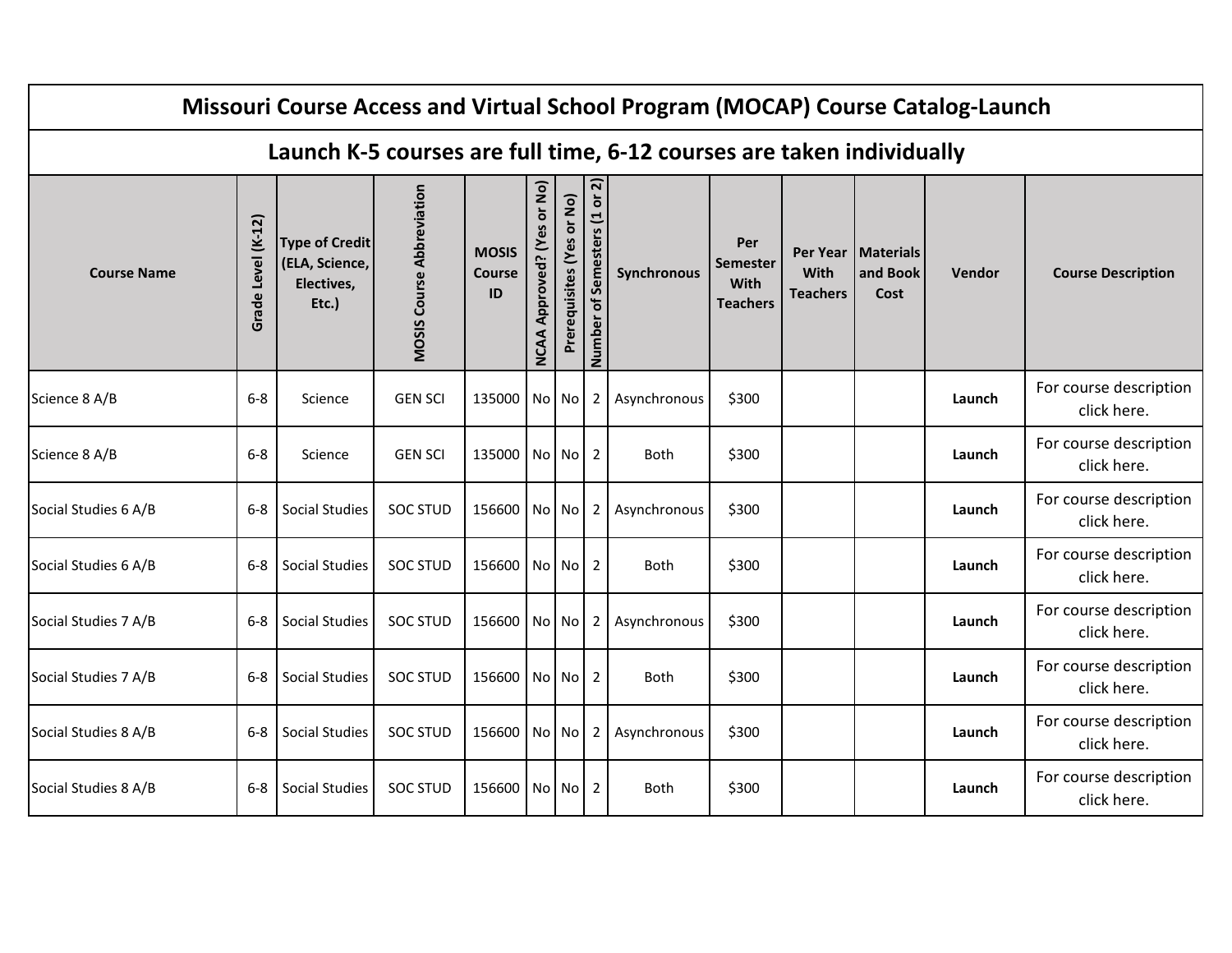|                           |                    |                                                                |                                  |                                     |                                                |                           |                              | Missouri Course Access and Virtual School Program (MOCAP) Course Catalog-Launch |                                            |                                |                                          |        |                                       |
|---------------------------|--------------------|----------------------------------------------------------------|----------------------------------|-------------------------------------|------------------------------------------------|---------------------------|------------------------------|---------------------------------------------------------------------------------|--------------------------------------------|--------------------------------|------------------------------------------|--------|---------------------------------------|
|                           |                    |                                                                |                                  |                                     |                                                |                           |                              | Launch K-5 courses are full time, 6-12 courses are taken individually           |                                            |                                |                                          |        |                                       |
| <b>Course Name</b>        | Grade Level (K-12) | <b>Type of Credit</b><br>(ELA, Science,<br>Electives,<br>Etc.) | <b>MOSIS Course Abbreviation</b> | <b>MOSIS</b><br><b>Course</b><br>ID | or No)<br><b>Approved?</b> (Yes<br><b>NCAA</b> | Prerequisites (Yes or No) | Number of Semesters (1 or 2) | Synchronous                                                                     | Per<br>Semester<br>With<br><b>Teachers</b> | <b>With</b><br><b>Teachers</b> | Per Year   Materials<br>and Book<br>Cost | Vendor | <b>Course Description</b>             |
| Sociology                 | $9 - 12$           | Social Studies                                                 | SOCIOLOGY                        | 156670 Yes No                       |                                                |                           | 1                            | Asynchronous                                                                    | \$300                                      |                                |                                          | Launch | For course description<br>click here. |
| <b>Sociology Honors</b>   | $9 - 12$           | Social Studies                                                 | SOCIOLOGY                        | 156670 Yes No                       |                                                |                           | $1\vert$                     | Asynchronous                                                                    | \$300                                      |                                |                                          | Launch | For course description<br>click here. |
| Spanish 1 A/B             | $6-8$              | Foreign<br>Language                                            | SPANISH                          | 066300 No No                        |                                                |                           | 2                            | Asynchronous                                                                    | \$300                                      |                                |                                          | Launch | For course description<br>click here. |
| Spanish I A/B             | $9 - 12$           | Foreign<br>Language                                            | SPANISH                          | 066300 Yes No                       |                                                |                           | $\mathbf{2}$                 | Asynchronous                                                                    | \$300                                      |                                |                                          | Launch | For course description<br>click here. |
| Spanish II A/B            | $9 - 12$           | Foreign<br>Language                                            | SPANISH                          | 066300 Yes No                       |                                                |                           | 2                            | Asynchronous                                                                    | \$300                                      |                                |                                          | Launch | For course description<br>click here. |
| <b>Statistics A/B</b>     | $9 - 12$           | <b>Mathematics</b>                                             | PROB-STAT                        | 115875 Yes No                       |                                                |                           | 2                            | Asynchronous                                                                    | \$300                                      |                                |                                          | Launch | For course description<br>click here. |
| Trigonometry              | $9 - 12$           | Mathematics                                                    | <b>TRGONOMTR</b><br>Y            | 115860 No No                        |                                                |                           | 1                            | Asynchronous                                                                    | \$300                                      |                                |                                          | Launch | For course description<br>click here. |
| United States History A/B | $9 - 12$           | Social Studies                                                 | <b>AMER HIST</b>                 | 156661 Yes No                       |                                                |                           | 2                            | Asynchronous                                                                    | \$300                                      |                                |                                          | Launch | For course description<br>click here. |